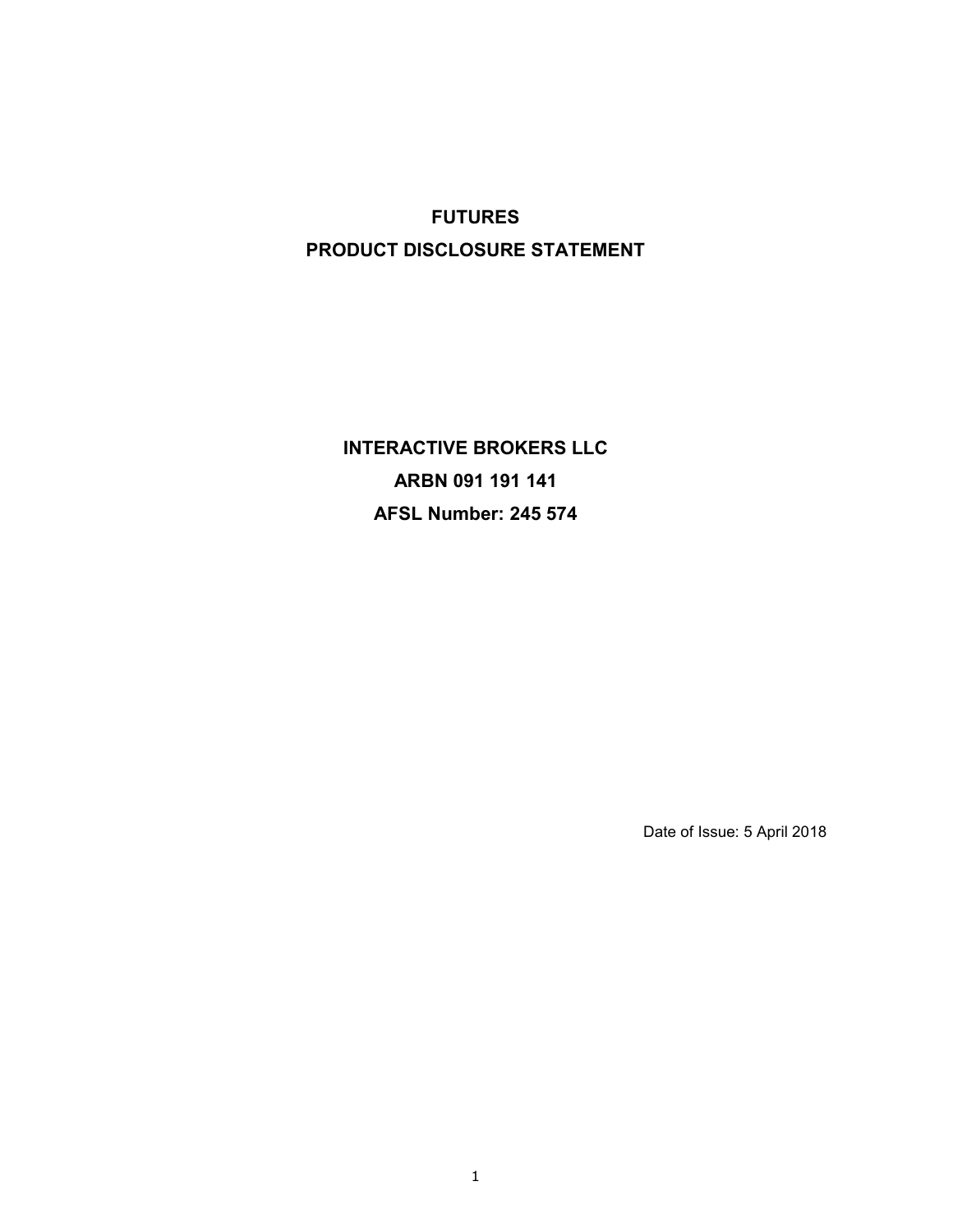# **INDEX**

| $\mathbf 1$ . |                                                                                                                                     |  |  |
|---------------|-------------------------------------------------------------------------------------------------------------------------------------|--|--|
|               | 1.1<br>1.2                                                                                                                          |  |  |
| 2.            |                                                                                                                                     |  |  |
|               | 2.1<br>2.2<br>2.3                                                                                                                   |  |  |
| 3.            |                                                                                                                                     |  |  |
|               | 3.1<br>3.2<br>3.3<br>3.4<br>3.5<br>3.6<br>3.7<br>3.8<br>3.9<br>3.10<br>3.11<br>3.12<br>3.13<br>3.14<br>3.15<br>3.16<br>3.17<br>3.18 |  |  |
| 4.            |                                                                                                                                     |  |  |
| 5.            |                                                                                                                                     |  |  |
| 6.            |                                                                                                                                     |  |  |
| 7.            | 7.1<br>7.2<br>7.3<br>7.4<br>7.5<br>7.6                                                                                              |  |  |
| 8.            |                                                                                                                                     |  |  |
| 9.            |                                                                                                                                     |  |  |
| 10.           |                                                                                                                                     |  |  |
| 11.           |                                                                                                                                     |  |  |
|               | 11.1                                                                                                                                |  |  |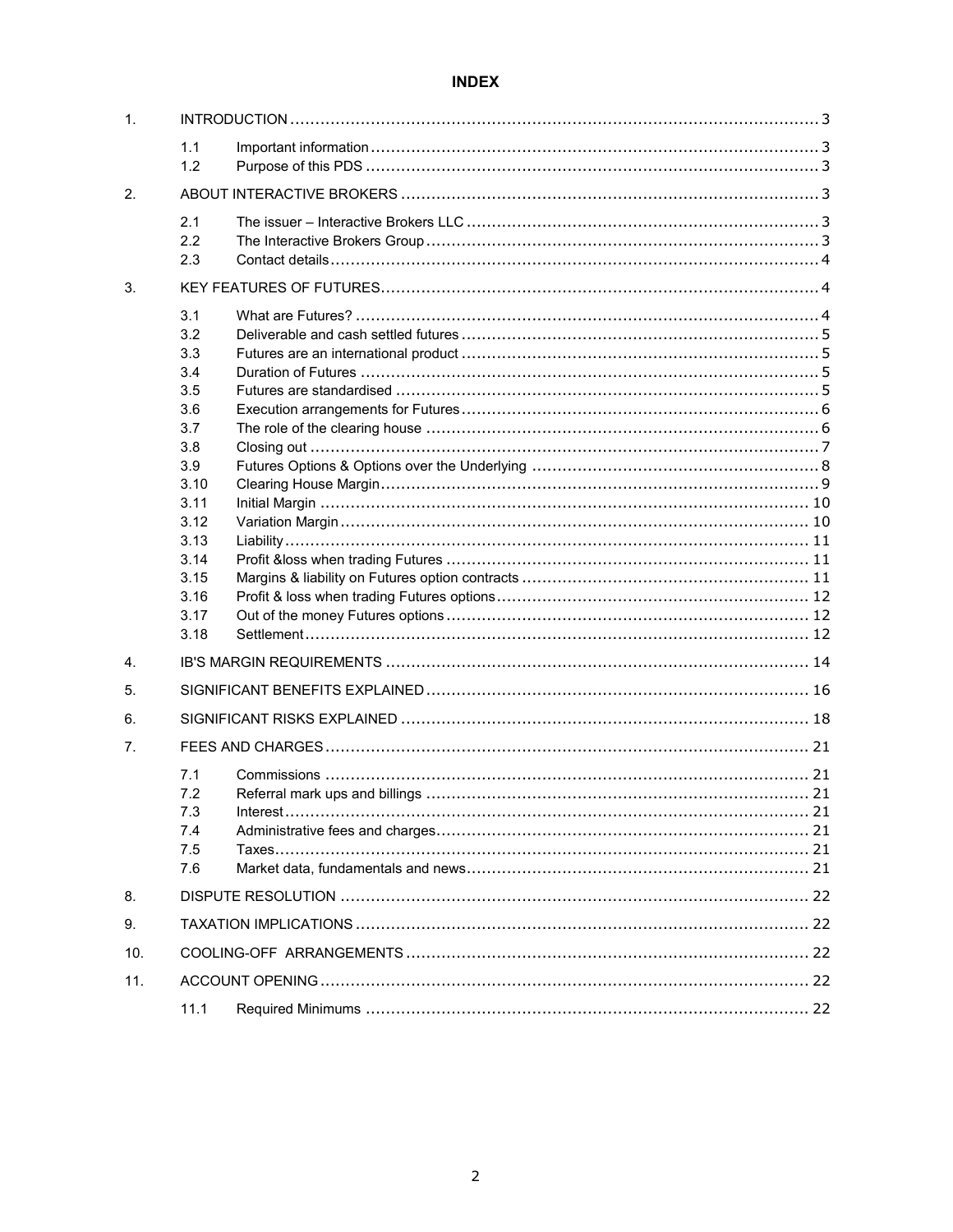**The risk of loss in trading in Futures and Futures Options, like all exchange-traded derivatives, can be substantial. It is important that you carefully consider whether trading in exchange traded derivatives is appropriate for you in light of your investment objectives and financial circumstances.** 

**Derivatives are not suitable for some retail investors. You should only trade Exchange Traded Derivatives if you understand the nature of the products and the extent of your exposure to risks**

**A description of the significant risks associated with trading in Exchange Traded Derivatives is set out in section 7 of this PDS.**

#### 1. **INTRODUCTION**

1.1 **Important information**

**The information in this Product Disclosure Statement (PDS) does not take into account your personal objectives, financial situation and needs. Before trading in the products referred to in this PDS you should read this PDS and be satisfied that any trading you undertake in relation to those products is appropriate in view of your objectives, financial situation and needs.**

**We recommend that you consult your financial adviser before trading in the products referred to in this PDS.**

# 1.2 **Purpose of this PDS**

This PDS has been prepared by Interactive Brokers LLC (IB) who is the issuer of the futures and future options which are described in this PDS. IB's contact details are set out at section 2.3 below. When we use terms 'we', 'us' or 'our' in this PDS, the reference is to IB.

This PDS sets out the significant features of futures and futures options, including the risks, benefits and costs involved in trading these products. This PDS has designed to assist you in deciding whether futures are appropriate for your needs and to assist you in comparing it with other financial products you may be considering. This PDS is an important document and we recommend you contact us should you have any questions.

Although the information in this PDS is up to date as at the date of publication, it is subject to change from time to time. Where such information is not materially adverse, we may provide updates on our website at www.interactivebrokers.com. A paper copy is also available on request at no charge to you.

# 2. **ABOUT INTERACTIVE BROKERS**

#### 2.1 **The issuer – Interactive Brokers LLC**

IB holds an Australian financial services licence, number 245574, which authorises IB to deal in futures and futures options.

IB is also regulated in the USA (by the Securities and Exchange Commission, the Financial Industry Regulatory Authority and the New York Stock Exchange).

### 2.2 **The Interactive Brokers Group**

IB is an affiliate of the Interactive Brokers Group (**IBG**) that comprises of a number of brokers that specialise in routing orders and executing and processing trades in securities, futures and foreign exchange instruments. IBG affiliates conduct business on more than 60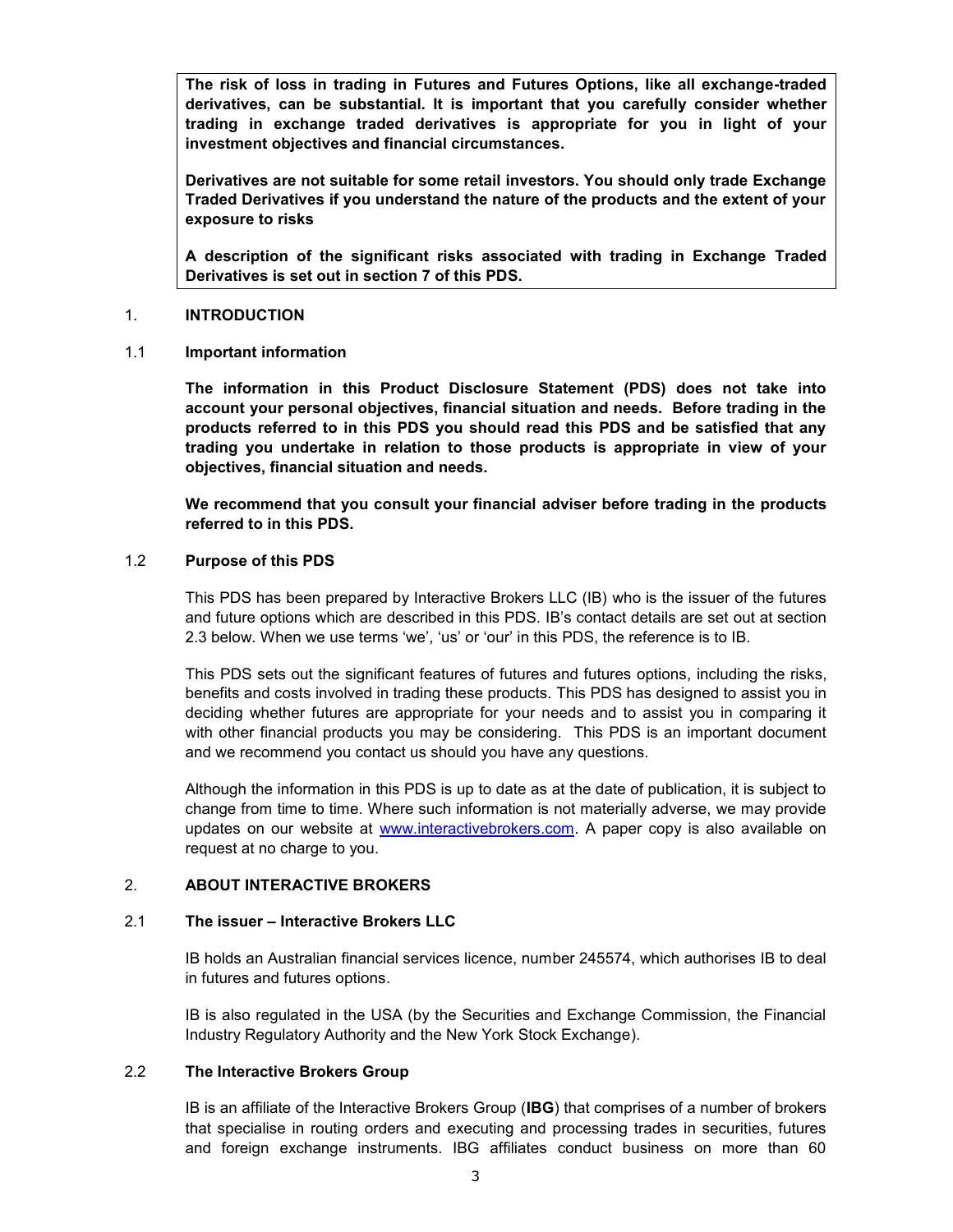electronic exchanges and trading venues around the world. IBG, using its proprietary software, provides non-advisory brokerage services to professional traders and investors with direct access to stocks, options, futures, foreign exchange contracts and bonds.

IBG's headquarters is in Greenwich Connecticut, and it has over 1000 employees in its offices in the USA, Switzerland, Canada, Hong Kong, UK, Australia, Hungary, Russia, India, China and Estonia.

#### 2.3 **Contact details**

Our contact details are below:

Interactive Brokers LLC Head Office One Pickwick Plaza Greenwich, CT 06830

Telephone Numbers: 1-877-442-2757 (from inside the U.S.) +1-312-542-6901 (from outside the U.S.)

Interactive Brokers LLC Australian Office Grosvenor Place Suite 2, Level 40 225 George Street, Sydney, NSW 2000

Telephone numbers: +61 (2) 8093 7300

Additional contact information, including issue-specific details and online contact is available at: http://individuals.interactivebrokers.com/en/p.php?f=customerService.

# 3. **KEY FEATURES OF FUTURES**

#### 3.1 **What are Futures and Futures Options?**

Futures are a type of financial product traded on a range of exchanges, including the market operated by the Australian Securities Exchange Limited (ASX 24). Futures are "derivatives" under the Corporations Act.

A Futures contract is an agreement to buy or sell something (the underlying asset) at a specified time in the future.

The underlying asset may be, for example:

- (a) a specified amount of a security, such as shares in a company or government bond,
- (b) a financial instrument, such as a bank bill,
- (c) a stock index, such as the ASX24 SPI 200®, or
- (d) a commodity of a given grade or quality, such as greasy wool.

The parties to a Futures contract may be required to deliver or take delivery of the underlying asset at the time specified in the contract, where the contract provides for this. Alternatively,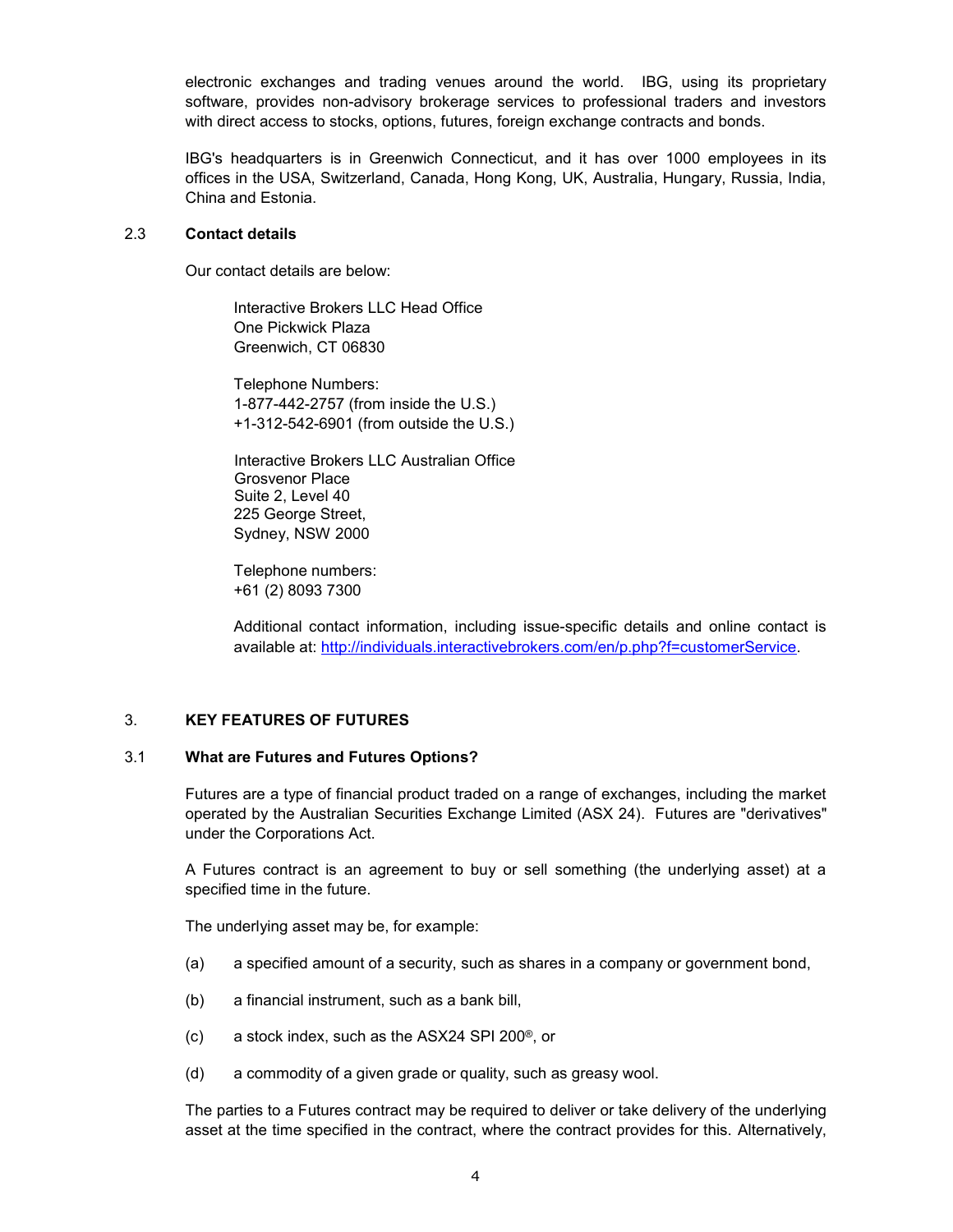the contract may provide for a cash adjustment to be made, based on a change in the price of the underlying asset.

Futures options are also a type of derivative which, when exercised, give the right to assume a certain position in a futures contract.

For details of the exchanges on which you can trade Futures/Futures Options through us (Relevant Exchanges), please see our website at https://www.interactivebrokers.com.hk/en/index.php?f=products&p=fut.

#### 3.2 **Deliverable and cash settled futures**

There are two main types of Futures contracts.

- Deliverable contracts where the seller agrees to deliver to the buyer, and the buyer agrees to take delivery of, the quantity of the commodity described in the contract.
- Cash settled contracts where the two parties make a cash adjustment between them according to whether the price of a commodity, financial instrument or index has risen or fallen since the time the arrangement was made.

IB does not generally permit its customers to make or take delivery of the commodity underlying the Futures contract. It is therefore not advisable to enter into deliverable contracts in the last weeks before maturity. If you intend to make or take delivery, first check with IB. See section 3.18 for further information.

A Futures contract's terms are generally set out in the operating rules of the Relevant Exchange on which the contract was made, which might be in Australia or overseas. This document is intended to apply to any Futures contracts traded on a computer based exchange unless otherwise indicated. There may, however, be differences in procedure and regulation of markets from one country to another and one exchange to another.

#### 3.3 **Futures are an international product**

As noted above, Futures contracts are traded on ASX 24 and a number of Relevant Exchanges overseas. Your obligations and requirements may differ according to the specific rules of the Relevant Exchange, and you will need to understand how this affects you. It is therefore important that you ask your broker for information about any Relevant Exchange on which you wish to trade. See also section 6 below for more information.

#### 3.4 **Duration of Futures**

Futures contracts may be made for periods of up to several years in the future. Part of the standardisation of Futures contracts is that the contract maturity dates follow a predetermined cycle (standardisation is discussed in the next section). For example, in the SPI- $200^\circ$  contract traded on the ASX 24, contracts can be made for settlement only in March, June, September or December, but for up to 18 months from the time of the trade.

#### 3.5 **Futures are standardised**

Futures traded on an exchange are standardised and interchangeable, meaning that futures contracts of a particular class are perfect substitutes for each other.

A consequence of contract standardisation is that the price is the only factor that remains to be determined in the marketplace. For example, on ASX 24, Futures are quoted and traded on an electronic trading platform, which provides a system of continuous price discovery. This means that the price at which trades take place may continually change throughout a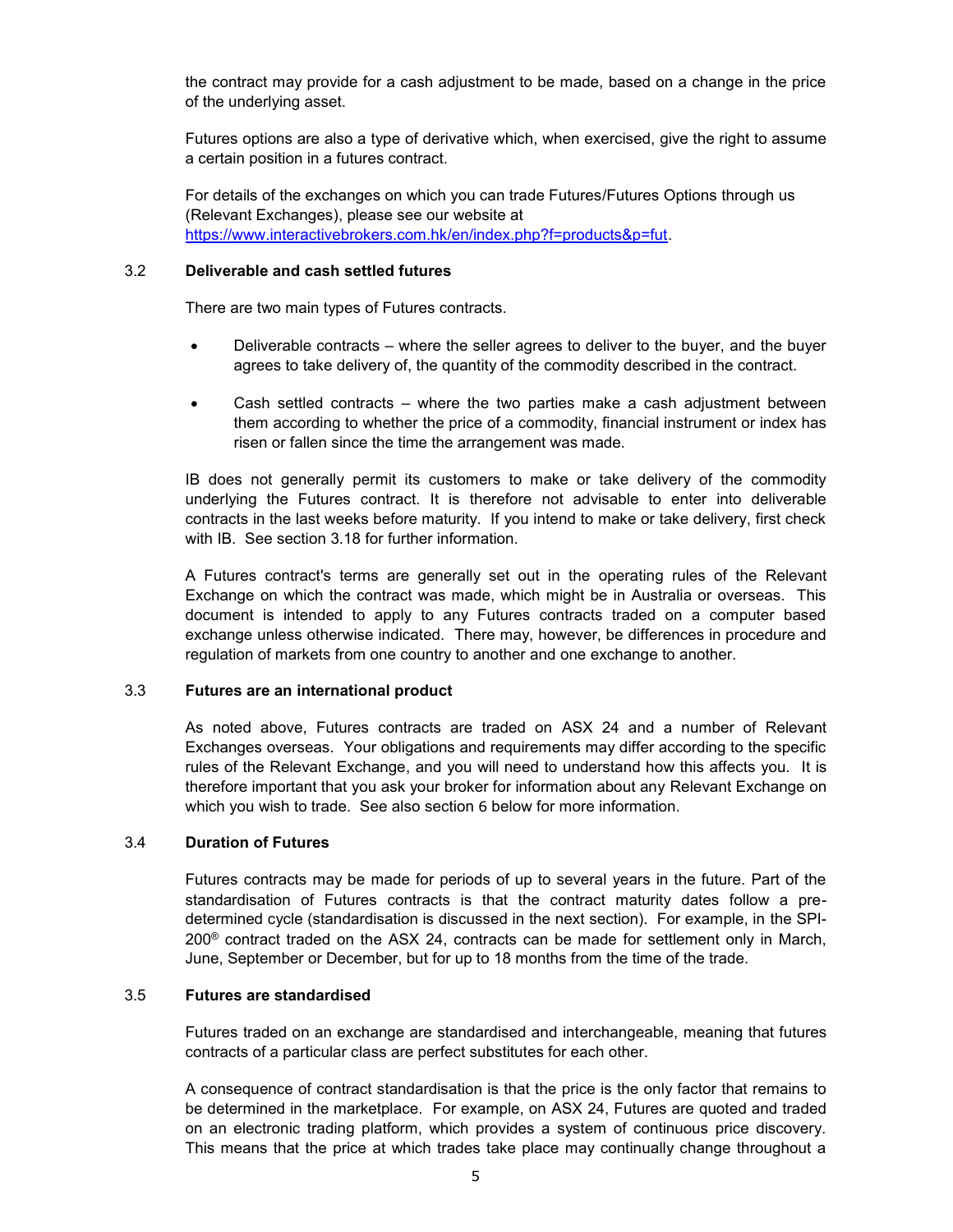trading session. Most international Relevant Exchanges also provide electronic trading platforms for Futures trading.

Since all Futures contracts for a given future month in the same market are interchangeable, they can be closed out against an opposite position in the same contract. A trader who has bought a given Futures contract can cancel the position by selling the same contract. The net result is that the trader no longer holds a position. Similarly, a trader who has sold a given Futures contract can cancel the position by buying the same contract.

In each case there will be a profit or loss equal to the difference between the buying and selling prices multiplied by the standard contract amount – minus any transaction costs. In practice, the vast majority of Futures contracts are offset in this manner ahead of the contract maturity date, the remainder being fulfilled by delivery or cash settlement at maturity.

#### 3.6 **Execution arrangements for Futures**

IB is a participant of some, but not all, of the Relevant Exchanges. In relation to Relevant Exchanges where IB is a direct participant, IB may execute your transactions in Futures directly on the Relevant Exchange or via an affiliate. Where IB is not a direct participant, it arranges for the execution of your transactions in Futures by a direct participant (which may be an affiliate of it). Where IB does not execute transactions as a direct participant, it will hold your interest in the Futures contract with the participant.

IB has an arrangement with its affiliated company, Interactive Brokers Australia Limited (ABN 98 166 929 568; AFSL: 453554) (**IBA**), through which IB arranges the execution of your transactions in Futures on ASX 24. IBA is participant of ASX 24.

# 3.7 **The role of the clearing house**

Relevant Exchanges will generally have a clearing house to clear and settle Futures contracts entered into on the Relevant Exchange (**Clearing House**). Clearing Houses clear and settle Futures contracts executed on the exchange. The primary role of the Clearing House is to guarantee the settlement of obligations arising under the Futures contracts registered with it. This means that when your broker buys or sells a Futures contract on your behalf, neither you nor your broker needs to be concerned with the credit worthiness of the broker taking the other side of the contract. See below for further discussion on the novation process that occurs at the Clearing House.

The Clearing House will never deal directly with you, rather the Clearing House will only ever deal with a Participant or member of a Clearing House (**Clearing Participant**). IB is not a Clearing Participant of all relevant Clearing Houses. Where it is not a Clearing Participant, it has an arrangement with a Clearing Participant of the relevant Clearing House to clear your Futures contracts. Clearing Participants are bound by the operating rules of the relevant Clearing House (**Clearing Rules**).

#### ASX 24's Clearing House is ASX Clear (Futures) Pty Ltd (**ASX Clear (Futures)**).

When a Futures contract is registered with the Clearing House, it is novated. This means that the contract between the two brokers who made the trade is replaced by one contract between the buying broker (or its Clearing Participant) and the Clearing House as seller; and one contract between the selling broker (or its Clearing Participant) and the Clearing House as buyer.

In simple terms, the Clearing House becomes the buyer to the selling broker, and the seller to the buying broker (**see diagram below**).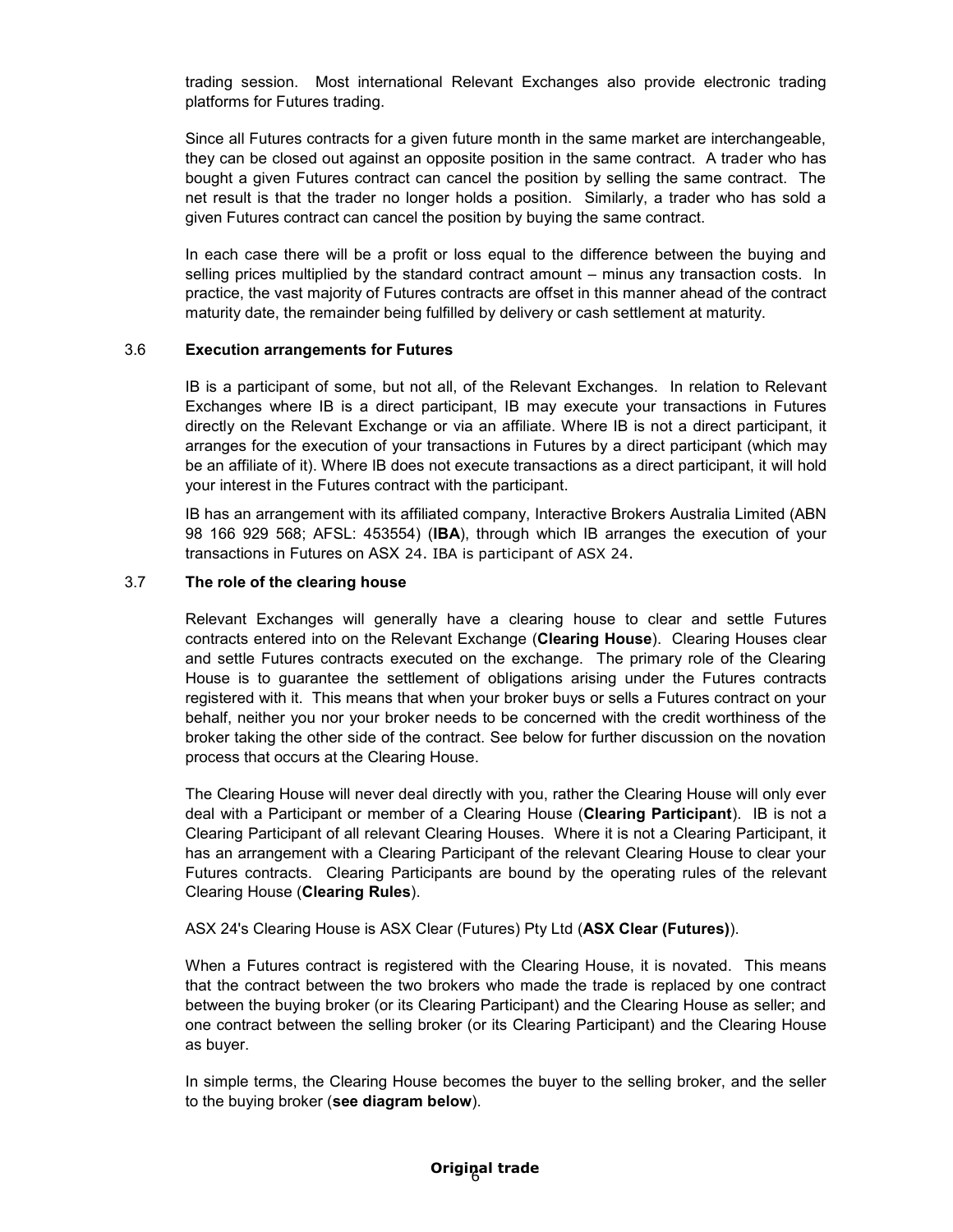

The Clearing House ensures that it is able to meet its obligation to Clearing Participants by calling a deposit known as the "**Initial Margin**" and additional deposits known as "**Variation Margin**" to cover any unrealised losses in the market. See sections 3.10 to 3.15 for further information on margins.

Generally your Futures contracts (and those of other clients) will be held separately from Futures contracts entered into by your broker on its own account. If your broker were to default on its obligations to the Clearing House in respect of its own futures contracts, your futures contracts will not be used to meet the broker's default. Rather the Clearing House will either close out your contracts or attempt to transfer them to another broker.

In Australia, IB has arranged for IBA to be the Clearing Participant for your Futures contracts. In accordance with the arrangements described above, IBA is the party to ASX 24 Futures contracts registered with ASX Clear (Futures). IBA regards IB as its customer in respect of these positions, and IB in turn holds the benefit of these positions for you, in accordance with the terms of your customer agreement with IB. In other jurisdictions where IB is not the Clearing Participant of the relevant Clearing House, similar arrangements are in place for IB to hold the benefit of your positions for you.

#### 3.8 **Closing out**

Because of the system of registration and novation referred to above, closing out can be achieved without going back to the original party with whom the Futures contract was traded.

When an existing buyer sells to close out their position, the sale transaction is registered with the Clearing House in the manner described above.

#### **Example**

| First trade     | A sells to B at \$100 per unit                      |
|-----------------|-----------------------------------------------------|
| Novation        | Clearing House is now buyer to A<br>and seller to B |
| Second<br>trade | B sells to C at \$120 per unit                      |
| Novation        | Clearing House is now buyer to B<br>and seller to C |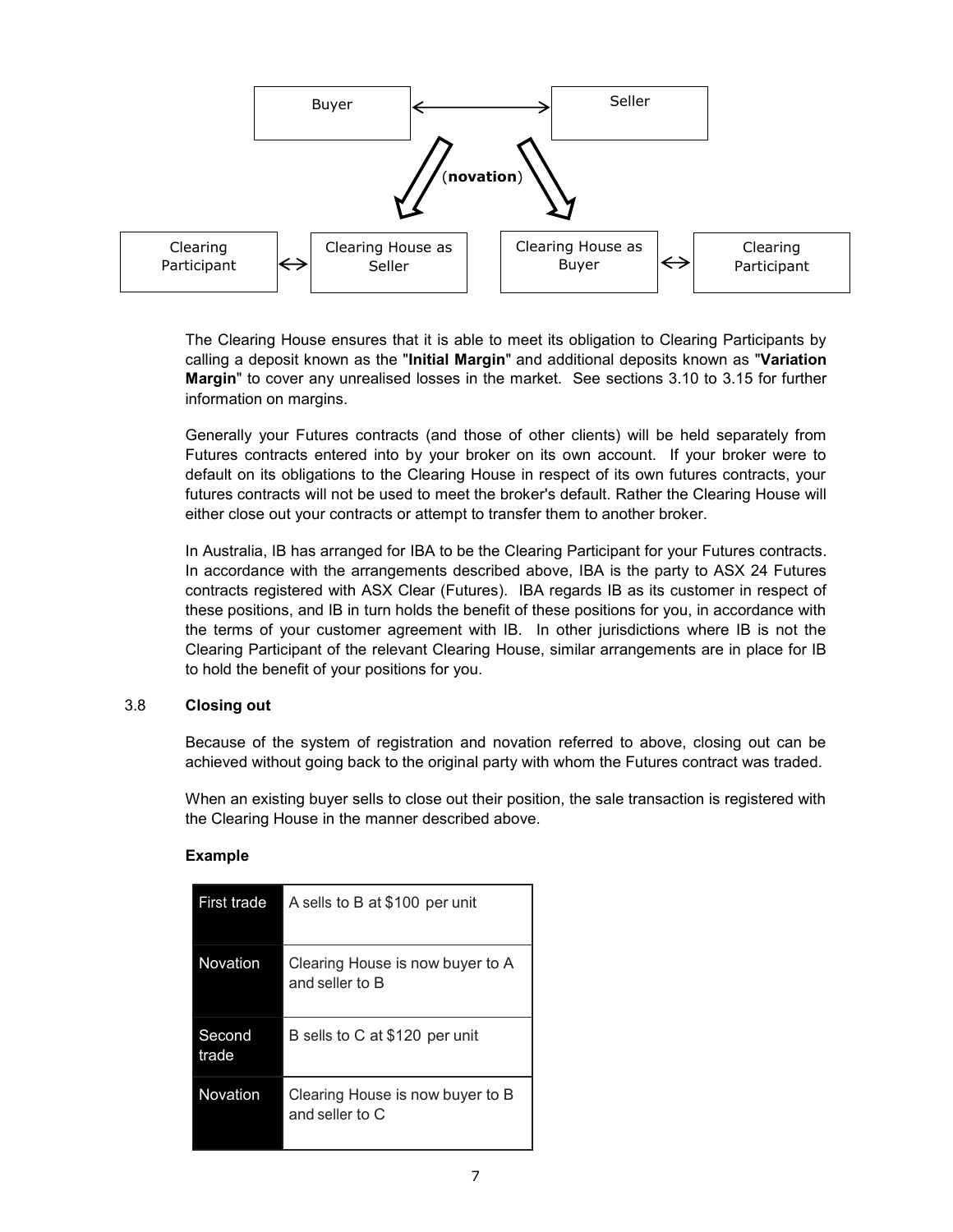| <b>Resulting</b> | A has an open sold position                                                                              |
|------------------|----------------------------------------------------------------------------------------------------------|
| Positions        | C has an open bought position                                                                            |
|                  | B no longer has a position and has<br>realised a profit of \$20 per unit<br>(ignoring transaction costs) |

The contracts which B held (one to buy and one to sell) have been settled in cash between B and the Clearing House; B simply receives the net profit. Any profit due to B is paid out by the Clearing House in cash, even though the original seller (A) remains in the market.

# 3.9 **Futures Options & Options over the Underlying**

#### *What is an option?*

Option contracts traded over Futures contracts are commonly known as Futures options. These are the most common type of option traded on a Relevant Exchange. Options over the underlying are less common with the ASX 24 traded Cash Settled Intraday Options over the ASX 24 SPI 200® and Eurex DAX® options being examples.

Following is an explanation of the nature of an option contract and of the obligations assumed by option traders. Several concepts referred to previously are applicable to options (for example, the concept of closing out). These facts will not be repeated, but only the facts particular to Futures options are discussed.

- (a) The buyer of a Futures option has the right, but not the obligation, to enter into a Futures contract<sup>1</sup> at the exercise price of the Futures option. For this right, the buyer pays the option seller an option premium.
- (b) The seller of a Futures option assumes the obligation to enter into a Futures contract<sup>2</sup> at the exercise price of the Futures option if the option is validly exercised. For taking on this obligation, the seller receives an option premium.

Like Futures contracts, options are standardised and interchangeable, so that having bought or sold an option it is possible to close it out before its expiry or exercise.

You must distinguish between Futures options and options over the underlying. If a Futures option is exercised it results in the establishment of a Futures contract. If an option over the underlying is exercised, it results in the transfer of the actual commodity underlying the option (in the case of deliverable contracts), or a cash adjustment (in the case of cash settled contracts).

The following matters can apply both to Futures options and to options over the underlying. However the discussion will centre on Futures options.

#### *European options & American options*

ł

An option will be expressed to be either a European style option or an American style option.

(a) European options can be exercised only on the date on which the option expires (**Expiry Date**), not before.

 $1$  A bought position in the case of a call option, and a sold position in the case of a put option.

<sup>2</sup> A sold position in the case of a call option, and a bought position in the case of a put option.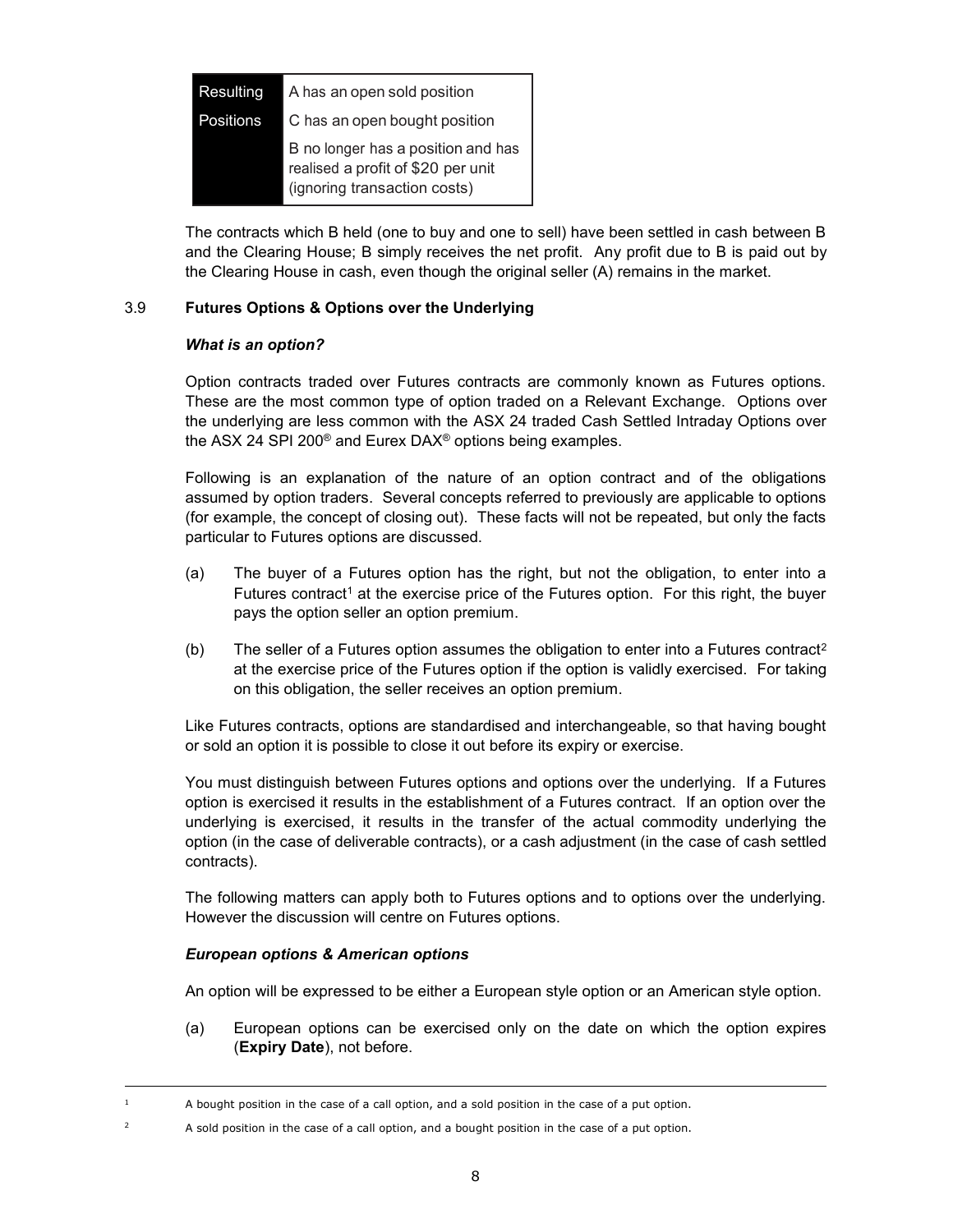(b) American options can be exercised at any time up to and including the Expiry Date.

The majority of options traded on ASX 24 are American options. Because American options can be exercised at any time before the Expiry Date, the seller of an option must be prepared for that option to be exercised at any time. The decision to exercise is in the option buyer's hands.

# *Call Options & Put Options*

A call option gives the buyer the right to buy a Futures contract at a designated price at or before the Expiry Date of the option (**Call Option**). The seller of a Call Option has the obligation to sell a Futures contract if the Futures option is exercised by the buyer.

A put option gives the buyer the right to sell a Futures contract at the exercise price (**Put Option**). The seller of a Put Option has the obligation to purchase the Futures contract if the Put Option is exercised by the buyer.

# *Exercising Call Options & Put Options*

The table below sets out the results from the buyer's and seller's viewpoint when the buyer exercises a Futures Call Option or Put Option:

# *Example*

| <b>Buyer Exercises</b>          |                                                             | <b>Effect on Seller</b> |                                                            |  |
|---------------------------------|-------------------------------------------------------------|-------------------------|------------------------------------------------------------|--|
| <b>Bought Call Option -&gt;</b> | Bought Futures (at<br>the exercise price<br>of the option)  | Sold Call Option ->     | Sold Futures (at<br>the exercise price<br>of the option)   |  |
| Bought Put Option ->            | Sold Futures (at<br>the exercise<br>price of the<br>option) | Sold Put Option ->      | Bought Futures (at<br>the exercise price<br>of the option) |  |

#### *More information*

Information concerning international Relevant Exchanges and the types of Futures contracts traded on those exchanges can be found by visiting the relevant exchange's website. Please contact us if you require any international Futures information. For further information concerning Futures contracts traded on the ASX 24 you are referred to the ASX website at "www.asx.com.au", where brochures regarding the various Futures contracts can be downloaded.

#### 3.10 **Clearing House Margin**

Sections 3.11 to 3.17 below contain a description of the basis upon which a Clearing House calls margin from its Clearing Participants. The operating rules of Relevant Exchange and Clearing Houses generally require Trading Participants and Clearing Participants respectively to call margin from their clients. The margins which the Clearing House calls from the Clearing Participant, or which the Clearing Participant calls from us, may or may not correspond with the margin we call from you. For a description of our margin requirements and arrangements, see section 4.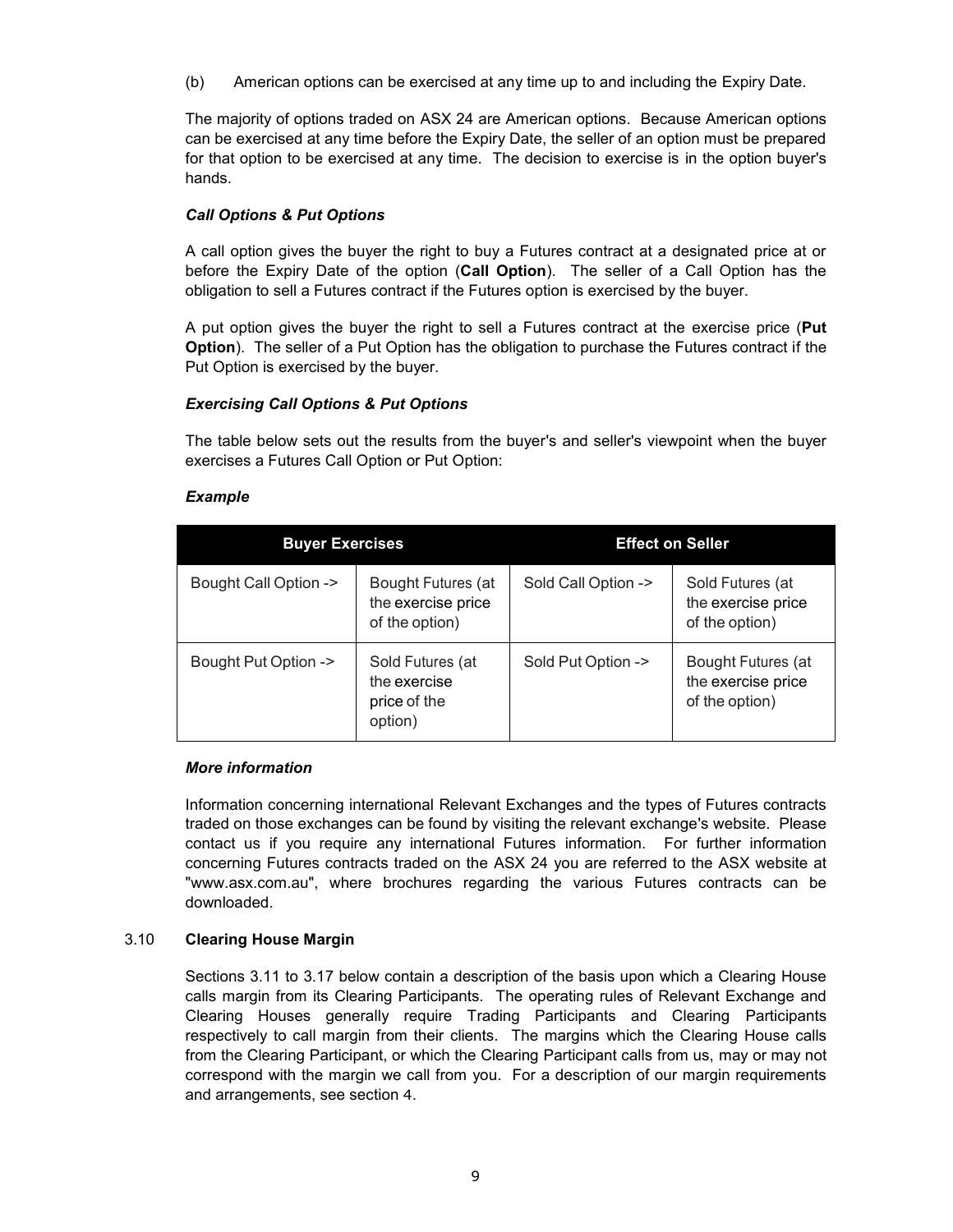# 3.11 **Initial Margin**

To protect the financial security of the Clearing House until Variation Margins (discussed below) are paid, each Clearing Participant is required to pay Initial Margin.

- (a) Minimum Initial Margins are set by the Clearing House or the Relevant Exchange or both, and may vary from time to time according to the volatility of the market. This means that an Initial Margin may change after a position has been opened, requiring a further payment (or refund).
- (b) Initial Margins are calculated to cover the maximum expected movement in the market from one day to the next. A broker is entitled to call a higher Initial Margin than the minimum set. Liability for Initial Margin occurs at the time of the trade and your broker may require you to pay it before any trading is conducted on your behalf.
- (c) Trading Participants such as IB are generally required under the operating rules of the Relevant Exchange to call an Initial Margin on each trade equal to at least the minimum Initial Margin set by the Clearing House.

# 3.12 **Variation Margin**

Variation Margin must be paid in respect of a Futures contract showing a loss; i.e. if the market falls after a purchase or rises after a sale. Losses can be incurred before a contract is closed out, if the market moves against the position. Futures positions are re-valued on a daily basis, and any deterioration in the position will result in Variation Margin being called.

Variation Margin is also paid by the Clearing House if the Futures contract shows a profit.

## *Example*

The Initial Margin payable per ASX 24 SPI 200® Index Futures contracts is \$10,000. The contracts are valued at \$25 per index point.

In the **below example**, the Initial Margin amount is \$10,000 (this is set by the Clearing House). On day 1, the market moves against the position and there is a requirement to pay \$3,175 in Variation Margin call. On day 2, the market moves in favour of the position and a Variation Margin amount of \$5,625 is receivable. On day 3 you decide to close out your contract, as the market is moving against you again. You close out at 3,550 which means that you are required to pay a further Variation Margin of \$1,250.

Once the position has been closed out, the Initial Margin of \$10,000 is returned and a net Variation Margin profit of \$1,200 has been realised.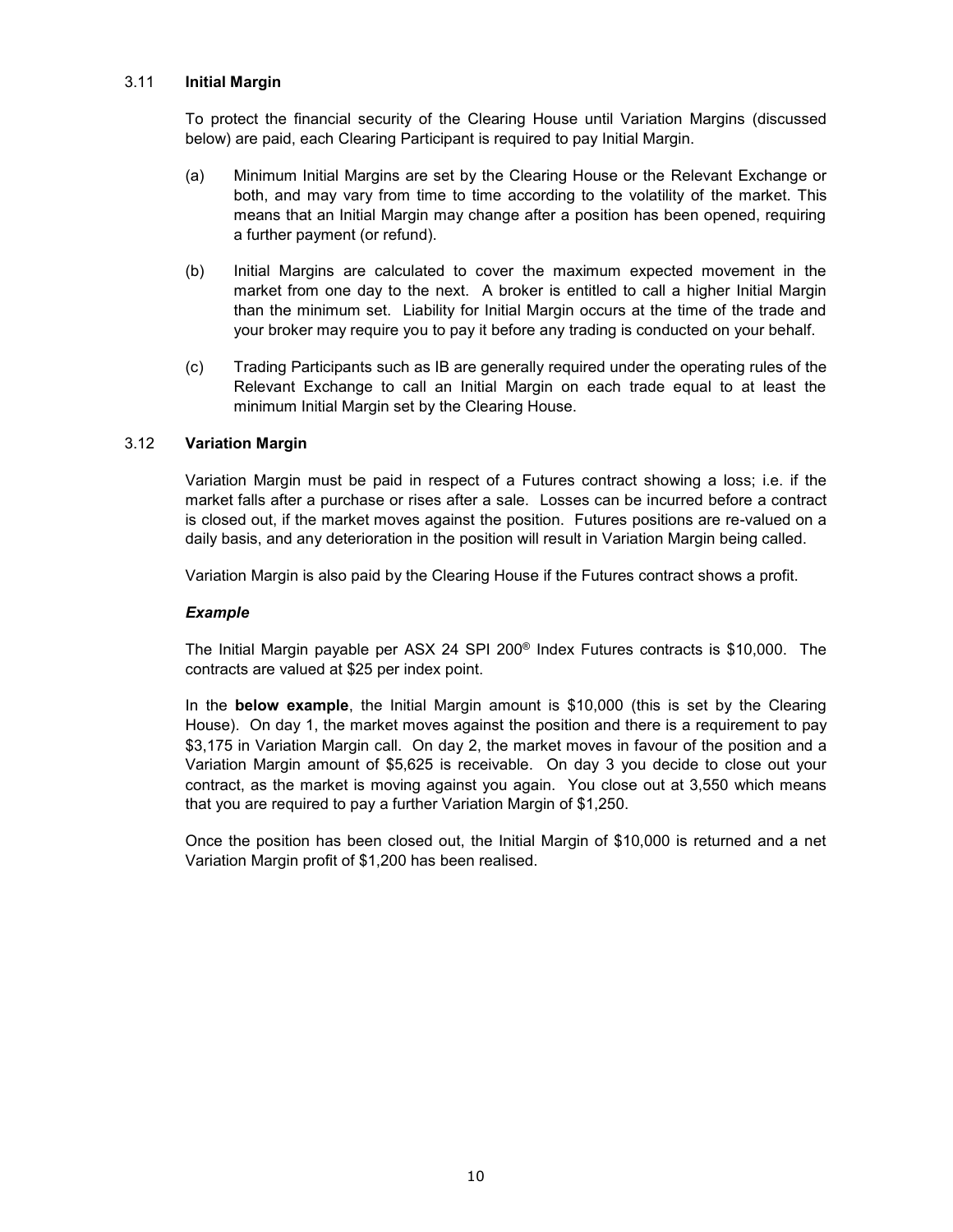|           | Trade                       | <b>Market Closing</b><br><b>Price</b> | <b>Initial Margin</b>  | <b>Variation Margin</b>                         |
|-----------|-----------------------------|---------------------------------------|------------------------|-------------------------------------------------|
| Day One   | Buy 1 contract at<br>3.500  | 3,375 points                          | \$10,000<br>payable    | $-125$ points x \$25<br>$= $3,175$<br>payable   |
| Day Two   |                             | 3,600 points                          |                        | $+225$ points x<br>$$25 = $5,625$<br>receivable |
| Day Three | Sell 1 contract at<br>3.550 |                                       | \$10,000<br>receivable | $-50$ points x \$25 =<br>\$1,250 payable        |

# 3.13 **Liability**

Given the above margin requirements, the liability under a Futures contract is not limited to the Initial Margin.

- (a) If, after paying the Initial Margin, the price moves against the position, further margin (eg. Variation Margin) will be required.
- (b) Initial Margin (unless eroded by losses) can be returned on settlement of the contract.
- (c) Variation Margins that become realised losses when the position is closed out or settled are not refundable.
- (d) Variation Margins covering unrealised losses are not refundable unless there is a favourable change of direction in market prices before settlement or closing out of the Futures contract.

#### 3.14 **Profit &loss when trading Futures**

The **table below** sets out profit and loss situations when trading Futures contracts.

| <b>Profitable Trades</b> | <b>Losing Trades</b> |
|--------------------------|----------------------|
| Buy low – Sell high      | Buy high - Sell low  |
| Sell high - Buy low      | Sell low - Buy high  |

#### 3.15 **Margins & liability on Futures option contracts**

For a bought Futures option, the loss is limited to the option premium which was paid, which is non-refundable.

For a bought option, if the full premium is paid at the time the option is traded, margins will not be called. If only an initial deposit is paid, your margins may be called up to the full value of the option premium (but no more).

For a sold Futures option, there is a similar liability to a holder of the underlying Futures contract – that is, potentially unlimited. However, there is limited profit potential, as a seller cannot earn more than the premium for which the option is sold.

For further information on our margin requirements, see section 4 below.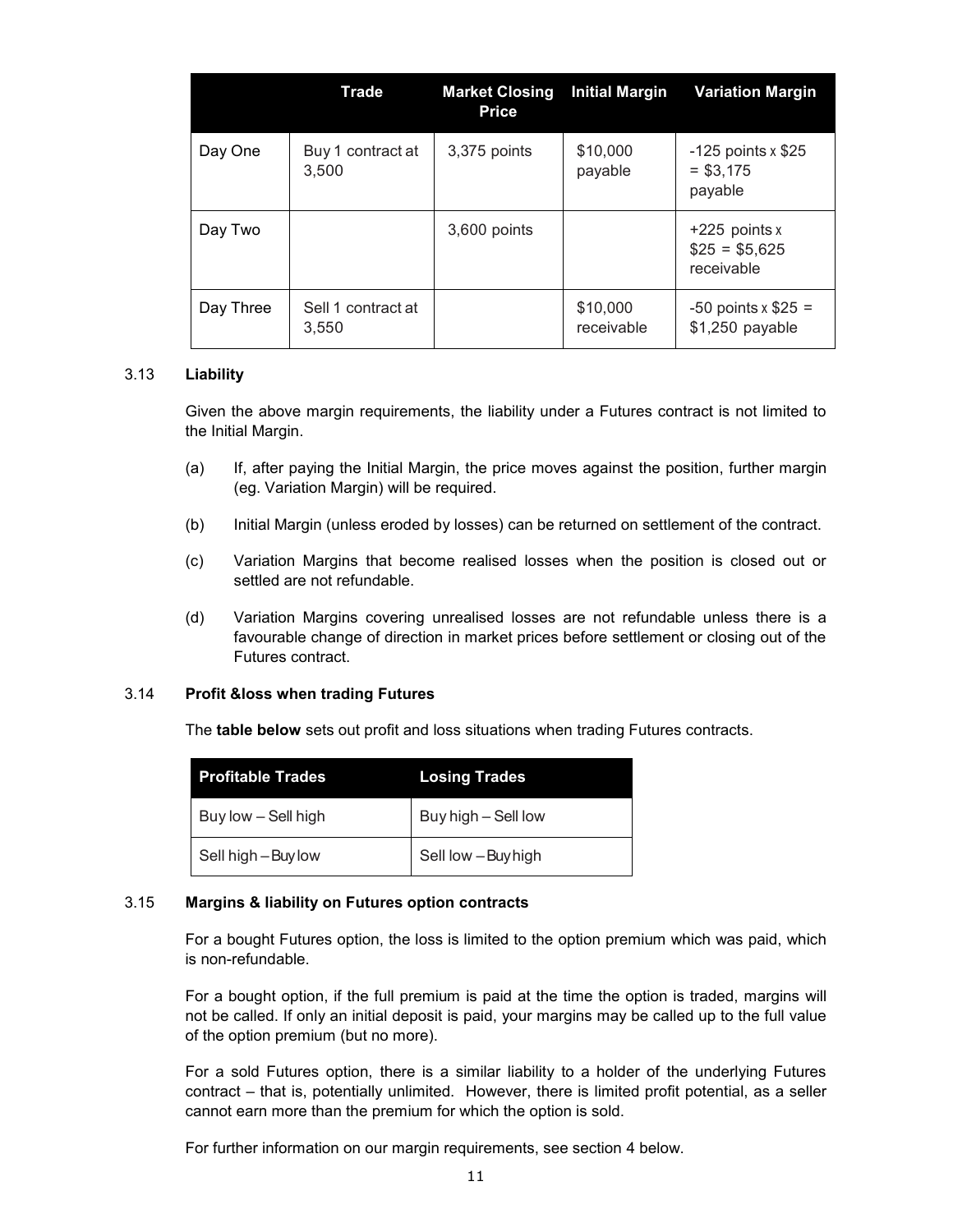# 3.16 **Profit & loss when trading Futures options**

The table below sets out profit and loss situations when trading Call Options and Put Options. It sets out the levels of the underlying Futures contract at the time of opening and closing the option trade that will be favourable and unfavourable for the four basic option strategies.

Option trading is a complex area, and an option trader can suffer losses even if the price of the underlying asset (in this case a Futures contract) moves favourably.

| <b>Strategy</b>        | <b>Profitable trades</b>                |                                         | <b>Unprofitable trades</b>              |                                         |
|------------------------|-----------------------------------------|-----------------------------------------|-----------------------------------------|-----------------------------------------|
|                        | <b>Futures price -</b><br>opening trade | <b>Futures price -</b><br>closing trade | <b>Futures price -</b><br>opening trade | <b>Futures price -</b><br>closing trade |
| <b>Bought</b><br>call  | Low                                     | High                                    | High                                    | Same or lower                           |
| <b>Bought put</b> High |                                         | Low                                     | Low                                     | Same or higher                          |
| Sold call              | High                                    | Same or lower                           | Low                                     | High                                    |
| Sold put               | Low                                     | Same or higher                          | High                                    | Low                                     |

# 3.17 **Out of the money Futures options**

This is a term used to describe an option that cannot be exercised at a profit. An out-of-themoney option is a Call Option whose exercise price is higher than the current market level or a Put Option whose exercise price is below market.

If you are contemplating purchasing a Futures option that is significantly out-of-the-money, you should be aware that the chance of such an option becoming profitable at expiry is remote.

# 3.18 **Settlement**

If you have a deliverable Futures contract open at the close of trading on the last day of trading you will be under an obligation to deliver, or take delivery of and pay for, the commodities described in the specifications. It is IB's policy not to permit its clients to make or take delivery under a deliverable Futures contract (except where required by the Clearing House). If you wish us to vary our policy, and you specifically wish to make or take delivery you must obtain our prior written consent. It is your responsibility to monitor your open positions as the deliverable Futures contract approaches settlement date and to close out any open position at least two weeks prior to the settlement date. IB reserves the right, in its absolute discretion, to close out any open position you hold in a deliverable Futures contract if you have not closed out that Futures contract.

If you have a cash settled Futures contract open at the close of trading on the last day of trading you will be under an obligation to pay or have a right to receive an amount of money depending on the price movement.

The settlement of Futures options is more complex. For example, on the ASX 24 all in-themoney<sup>3</sup> or at-the-money<sup>4</sup> options are automatically exercised by the Clearing House. The

ł

A put option with an exercise price above the price of the underlying asset or a call option with an exercise price below the price of the underlying asset.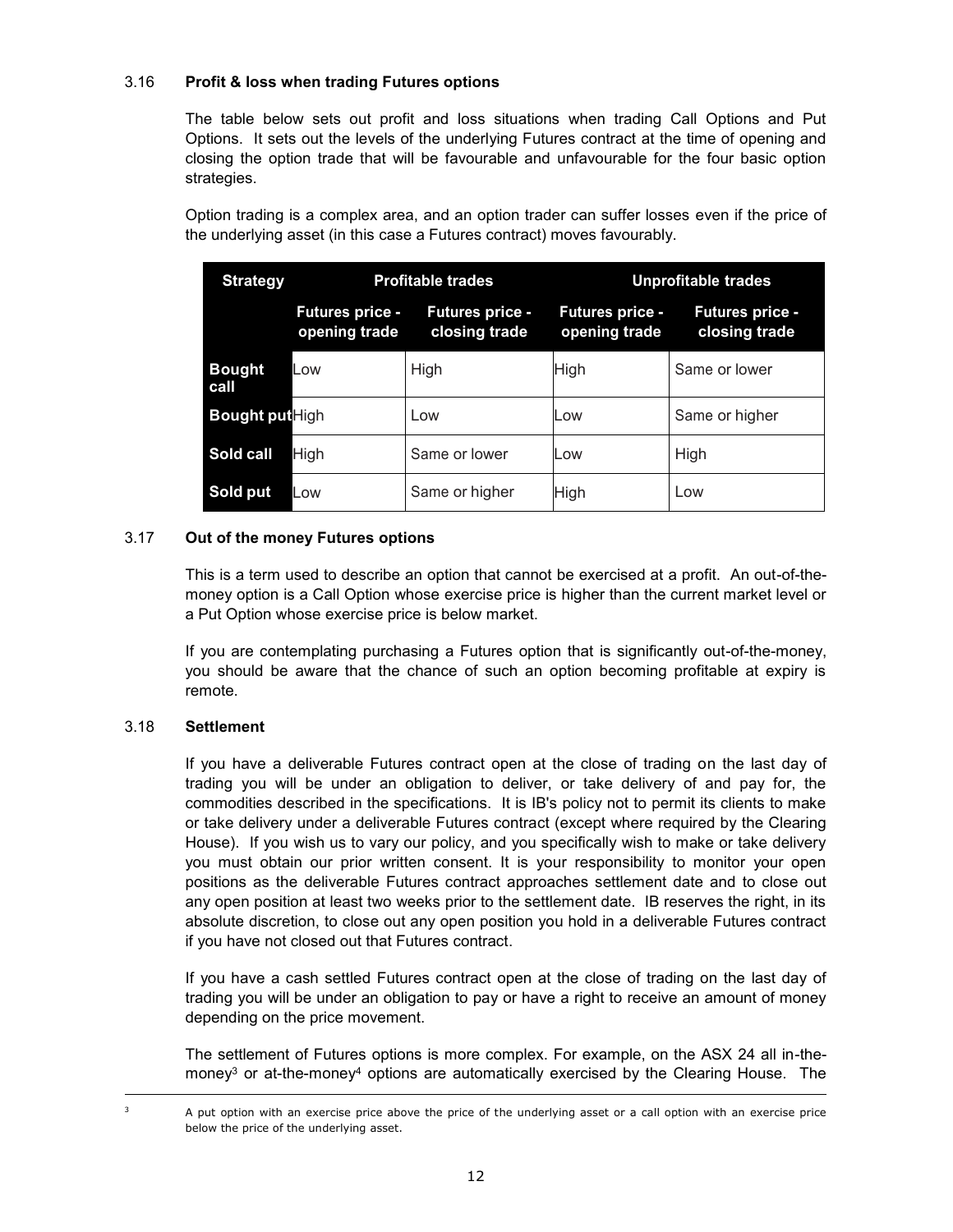resulting position is settled as a Futures position. Not all exchanges automatically exercise at-the-money or in-the-money options at expiry, particularly US exchanges. Check with your broker before the Expiry Date, or the option may lapse with the result it will be worthless.

The settlement procedures for options over the underlying are different again. Because these instruments can be traded on Relevant Exchanges and stock exchanges the procedures can vary widely.

<sup>&</sup>lt;sup>4</sup> Is a put or call option with an exercise price equal to the price of the subject matter of the option.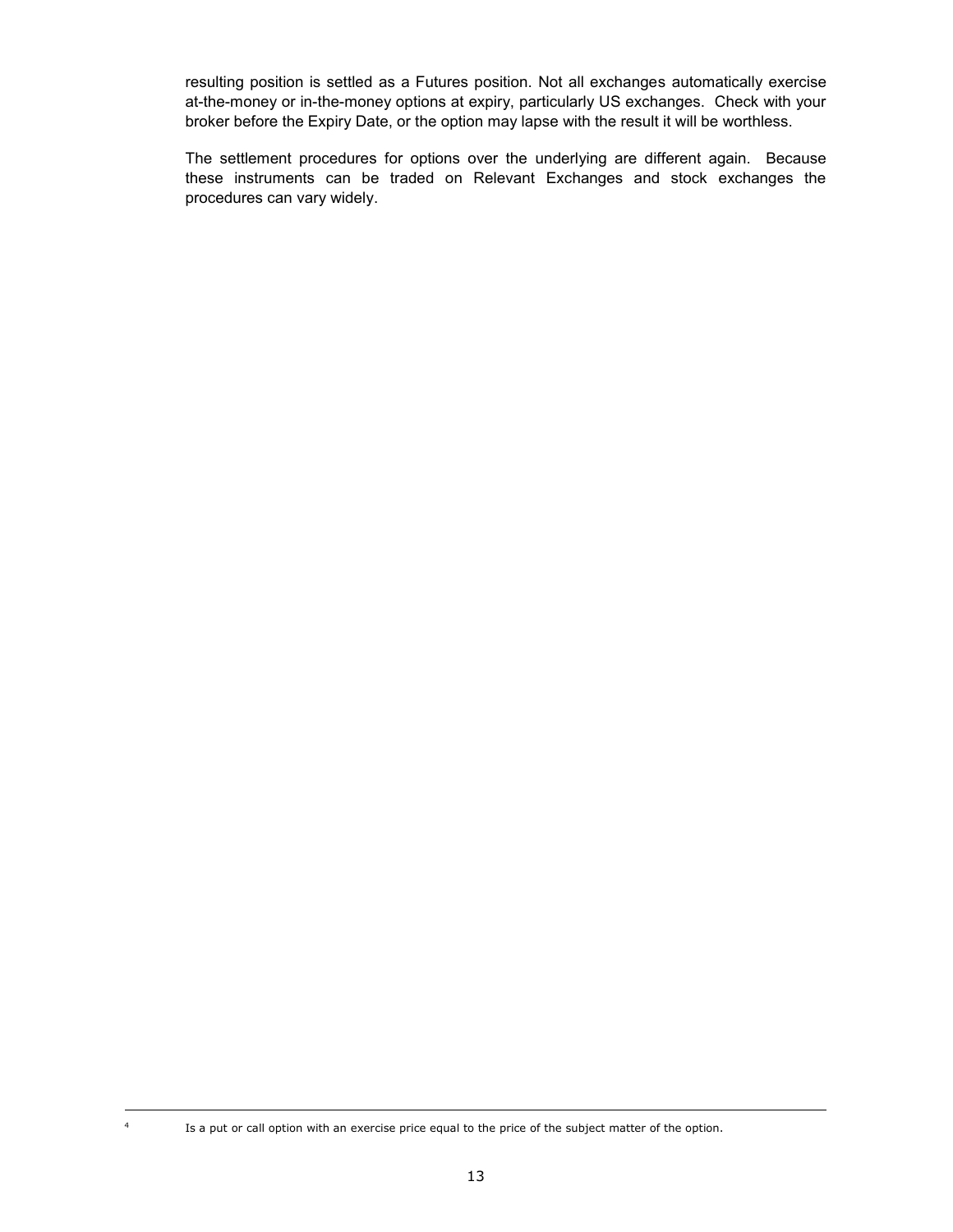### 4. **IB'S MARGIN REQUIREMENTS**

We have discussed above the margin requirements which are imposed by Relevant Exchanges and Clearing Houses on Clearing Participants respectively. Where IB is the Clearing Participant, it must meet these requirements directly to the Clearing House. Where IB is not the Clearing Participant, the Clearing Participant imposes margin requirements on IB. In any event IB imposes its own margin requirements on you under its customer agreement with you. We discuss these in this section.

# **(a) Single universal account**

When you open an Account with IB, you open a single account through which you can trade not only Exchange Traded Derivatives, but other products such as shares, exchange traded options and FX contracts. When we calculate your margin requirement, we have regard to the assets and liabilities in your account as a whole.

# **(a) Risk based portfolio analysis**

We determine the margin requirement for your Account by risk based portfolio analysis models, also having regard to the margin called by Relevant Exchanges and Clearing Houses. A summary with examples on how IB calculates Futures margins is available via the following link to IB's website:

https://www.interactivebrokers.com/en/index.php?f=marginnew&p=opt.

# **(b) Regulatory requirements**

IB is regulated by the US regulators and is subject to strict regulation regarding the amount of leverage it can extend to its customer and the amount of margin it is required to call from its customers.

# **(c) Real-time margining and real-time monitoring**

The value of assets and positions held in your Account is marked to market by IB's real-time credit management system. IB uses a real-time risk management system to allow you to see your trading risk at any moment of the day. Our real-time margin system calculates margin requirements throughout the day for new trades and trades already on the books and enforces initial margin requirements at the end of the day, with real-time liquidation of positions instead of delayed margin calls. Your margin requirement and current equity is monitored by IB and displayed online in real time to you via the various trading interfaces, as well as the online client portal. For more information about real-time margin monitoring, please visit our margin information page at https://www.interactivebrokers.com/en/index.php?f=margin&p=overview2.

It is your responsibility to actively monitor and manage your open positions and ensuring that you meet your margin obligations. It is also your responsibility to ensure that you are aware of any changes in margin obligations. All margin requirements must be met immediately. This means that sufficient cleared funds must be on deposit in your account to enable you to meet margin requirements immediately.

#### **(d) New positions must be covered in advance**

IB's real-time margining means that you will not be able to execute a transaction if to do so would cause your Account to go into margin deficit. For example, if your margin requirement would increase as a result of an initial margin obligation under a Futures contract, and there were insufficient assets in the Account to cover the initial margin obligation, IB's system would reject an order to execute the transaction concerned.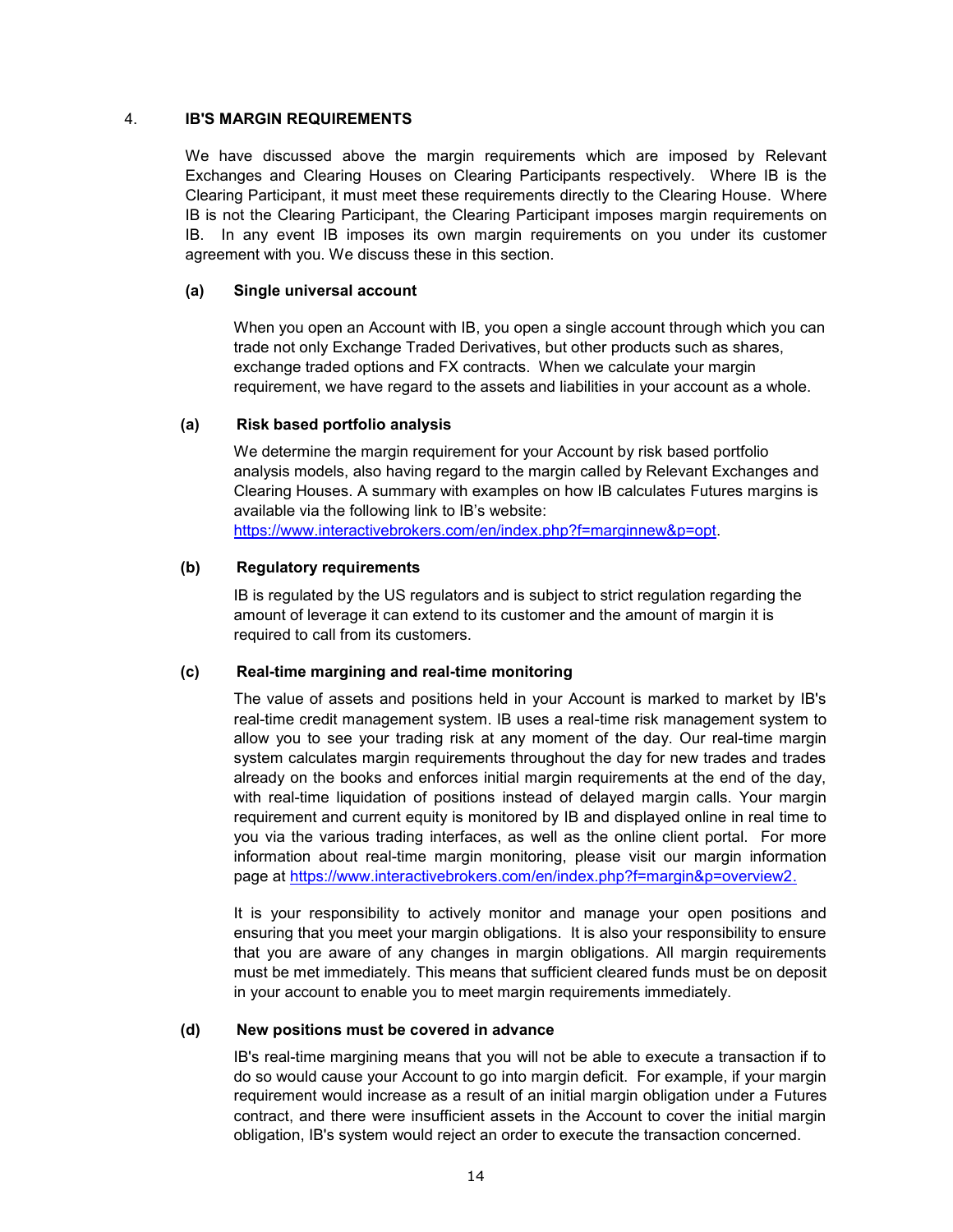# **(e) Consequences of a margin deficit**

Pursuant to your customer agreement, if your Account goes into margin call (that is, if there are insufficient assets in your Account to cover the margin requirement), IB is authorised to liquidate all, or part of, the assets held in your account, or otherwise close your open positions to eliminate the shortfall. IB WILL NOTIFY YOU WHEN A MARGIN DEFICIENCY ARISES, BUT IS NOT OBLIGED TO GIVE YOU AN OPPORTUNITY TO PROVIDE FURTHER FUNDS. IB WILL INSTEAD GENERALLY LIQUIDATE POSITIONS IN YOUR ACCOUNT IN ORDER TO SATISFY MARGIN REQUIREMENTS. Any losses resulting from IB closing out your positions will be debited to your account and you may be required to provide additional funds to IB to cover any shortfall.

# **(f) Clients' Segregated Monies**

Funds deposited by you with us are required to be deposited into a clients' segregated account in accordance with the requirements of the Corporations Act. Unless otherwise agreed with us, you waive the right to any interest on funds deposited with us. Money or property deposited with us may only be invested according to the Corporations Act, and such investments are at your sole risk.

For money deposited in a clients' segregated account, you acknowledge that:

- (i) individual client accounts are not separated from each other;
- (ii) all clients' funds may be deposited into one or more clients' segregated account;
- (iii) clients' segregated account provisions may not insulate any individual client's funds from a default in the clients' segregated account. Such a default may arise from any client's trading;
- (iv) assets in the clients' segregated account belonging to non-defaulting clients are potentially at risk, even though they did not cause the default;
- (v) we have the right to apply all clients' monies held in our clients' segregated account to meet the default in that account; and
- (vi) the Clearing House (in the case of the ASX 24 market) has the right to apply all monies in the client clearing account (or house clearing account) to meet any liabilities in the client clearing account.

Clients who trade on foreign Relevant Exchanges may not have the benefit of protective measures provided by the Corporations Act and the operating rules of Australian exchanges. In particular, your funds may not have the same protection as funds deposited in Australia in a clients' segregated account. As a regulated financial services provider in the US, IB is also subject to strict US client money rules.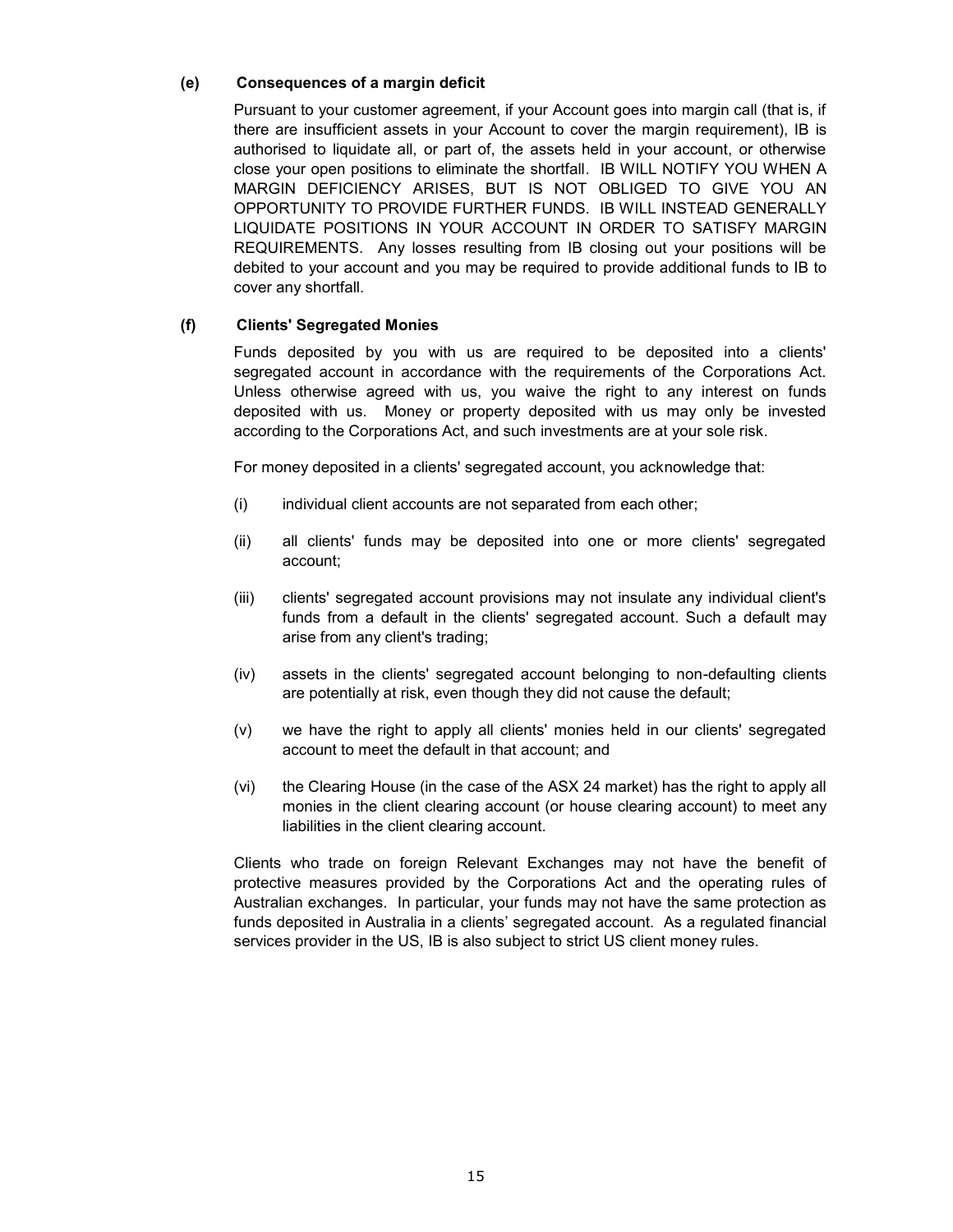# 5. **SIGNIFICANT BENEFITS EXPLAINED**

There are a number of benefits in trading Exchange Traded Derivatives, including the following:

- (a) (**Standardisation**) As discussed in sections 3, because Exchange Traded Derivatives are standardised and therefore interchangeable, you may through the Relevant Exchange or Clearing House open and close positions, depending on the liquidity of the market in the relevant contract.
- (b) (**Risk Management**) Through the processes of novation and margining, the Clearing House assumes and manages the risk of Exchange Traded Derivatives entered into on the Relevant Exchange. This reduces counterparty risk in a way which is not available in over-the-counter (**OTC**) derivatives transactions. IB has certainty that the other side of the Exchange Traded Derivatives will be honoured, and we (and therefore you) will not be subject to risk that the counterparty to the original Exchange Traded Derivatives contract may default in their obligations under the contract.
- (c) (**Hedging**) You can use Exchange Traded Derivatives to hedge exposure in the underlying commodity, instrument or security.
- (d) (**Speculation**) You can use Exchange Traded Derivatives to speculate on market movements. Exchange Traded Derivatives allow you to gain exposure to a particular underlying commodity, instrument or security without the need to buy or sell the underlying itself.
- (e) (**Range of market positions and strategies**) You can potentially profit both from rising and from falling markets depending on the strategy you have employed. Through the use of Exchange Traded Derivatives, strategies can be tailored to suit almost any market view.
- (f) (**Leverage**) Exchange Traded Derivatives generally involve a high degree of leverage. Exchange Traded Derivatives enable you to outlay a relatively small amount of money (in the form of Initial Margin) to secure an exposure to the underlying commodity, instrument or security.

For example, assume you have a positive view about the prospects of XYZ Ltd. You can either buy 1,000 XYZ Ltd shares at \$10.00 and pay your broker \$10,000 (plus costs) or you could buy a Futures contract over 1,000 XYZ Ltd shares, and pay an Initial Margin at the time the Exchange Traded Derivative is entered (which is likely to be a small percentage of the contract value (plus costs)).

The same amount of exposure to the underlying shares has been achieved, but for a much smaller outlay. Given a movement in the price of XYZ shares, the percentage returns (positive or negative) from the Exchange Traded Derivatives strategy are likely to be much higher.

Assume, for example, the Futures contract price is \$10.10, and the Initial Margin payable on the above Futures position is 10%. Each contract covers 1000 shares. The following table compares the returns, assuming that the XYZ share price rises to \$11.00 by maturity (transaction costs are ignored).

[**Note: the example provided is for illustrative purposes only and does not necessarily reflect the outcome of any actual trading in Futures in similar circumstances.**]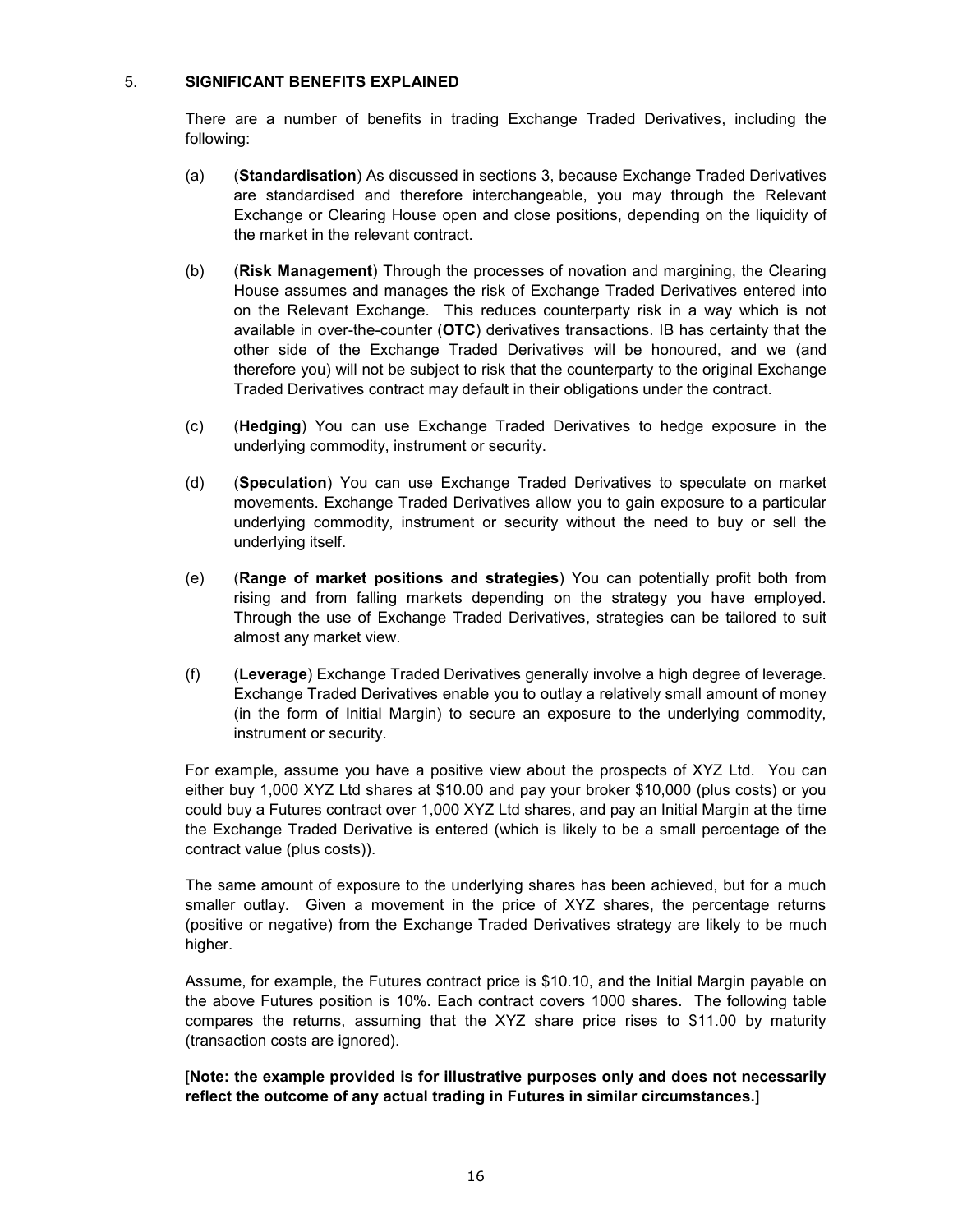**This leverage can work against you as well as for you. The use of leverage can lead to large losses as well as large gains. See section 6 for further information on risks.**

|                             | <b>Shares</b>                                 | <b>Futures</b>                       |
|-----------------------------|-----------------------------------------------|--------------------------------------|
| <b>Opening</b><br>trade     | Share price<br>\$10.00                        | <b>Futures price</b><br>\$10.10      |
|                             | Buy 1,000 shares @<br>\$10.00<br>$= $10,000$  | Buy 1 Futures contract<br>@\$10.10   |
|                             |                                               | Pay 10% Initial Margin<br>$= $1,010$ |
| <b>Maturity</b>             | Share price<br>\$11.00                        | Futures price<br>\$11.00             |
|                             | Sell 1,000 shares @<br>\$11.00<br>$= $11,000$ | Sell 1 Futures contract<br>@\$11.00  |
| <b>Profit</b>               | $$1.00 \times 1,000 =$<br>\$1,000             | $$0.90 \times 1,000$<br>$= $900$     |
| <b>Percentage</b><br>return | 10%                                           | 89%                                  |

.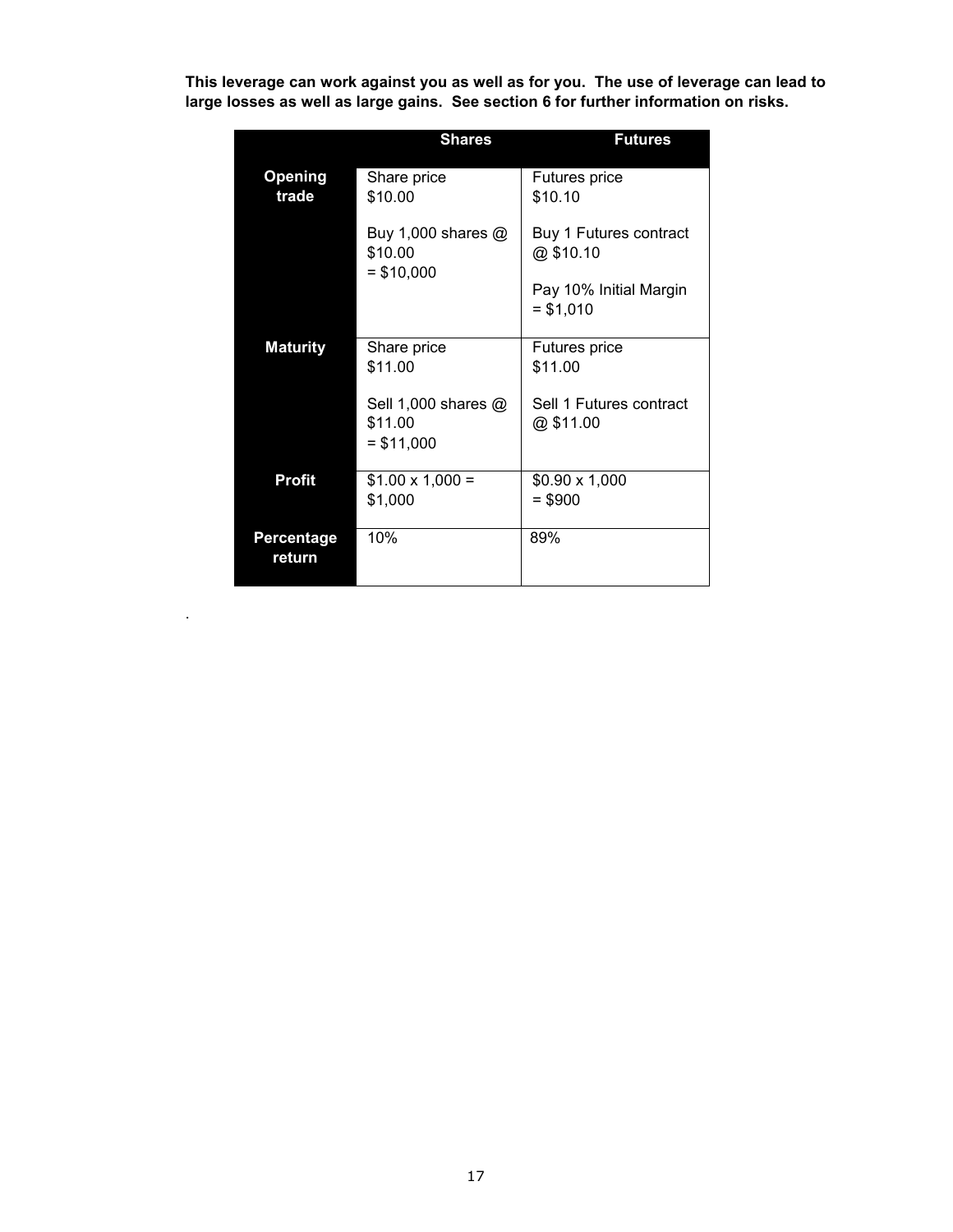# 6. **SIGNIFICANT RISKS EXPLAINED**

The risk of loss in trading in Exchange Traded Derivatives can be substantial. It is important that you carefully consider whether trading in Exchange Traded Derivatives is appropriate for you in light of your investment objectives and financial circumstances. Exchange Traded Derivatives are not suitable for some retail investors. You should only trade Exchange Traded Derivatives if you understand the nature of the products and the extent of your exposure to risks.

You should be aware of the following matters:

- (a) (**Loss of Initial Margin**) You could sustain a total loss of the Initial Margin that you deposit with your broker to establish or maintain an Exchange Traded Derivative.
- (b) (**Payment of Variation Margin**) If the Exchange Traded Derivative moves against your position, you may be required, at short notice, to deposit with your broker Variation Margin in order to maintain your position. Those additional funds may be substantial. If you fail to provide those additional funds within the required time, your position may be liquidated at a loss and you will be liable for any shortfall in your account resulting from that failure.
- (c) (**Losses beyond margin lodged**) You may sustain a total loss of the funds (Initial Margin and Variation Margin amounts) that you deposit with us to establish or maintain an Exchange Traded Derivative position. You may incur losses beyond the amounts that you lodge with us. You should not risk more funds than you can afford to lose. A good general rule is never to speculate with money which, if lost, would alter your standard of living.
- (d) (**Leverage**) The high degree of leverage that is obtainable in trading Exchange Traded Derivatives can work against you as well as for you. The use of leverage can lead to large losses as well as large gains.

Returning to the example of a Futures contract over XYZ shares used previously, consider the result if the share price, instead of rising to \$11.00, fell to \$8.00 at maturity. The **following table** shows the results (transaction costs are ignored).

|                      | <b>Shares</b>                                | <b>Futures</b>                       |
|----------------------|----------------------------------------------|--------------------------------------|
| Opening<br>trade     | Share price<br>\$10.00                       | Futures price<br>\$10.10             |
|                      | Buy 1,000 shares<br>@\$10.00                 | Buy 1 Futures contract<br>@\$10.10   |
|                      | $=$ \$10,000                                 | Pay 10% Initial Margin<br>$= $1,010$ |
| <b>Maturity</b>      | Share price<br>\$8.00                        | Futures price<br>\$8.00              |
|                      | Sell 1,000 shares<br>@ \$8.00<br>$=$ \$8,000 | Sell 1 Futures contract @<br>\$8.00  |
| Loss                 | \$2.00 x 1,000<br>$=$ \$2,000                | \$2.10 x 1,000<br>$=$ \$2,100        |
| Percentage<br>return | $-20%$                                       | $-208%$                              |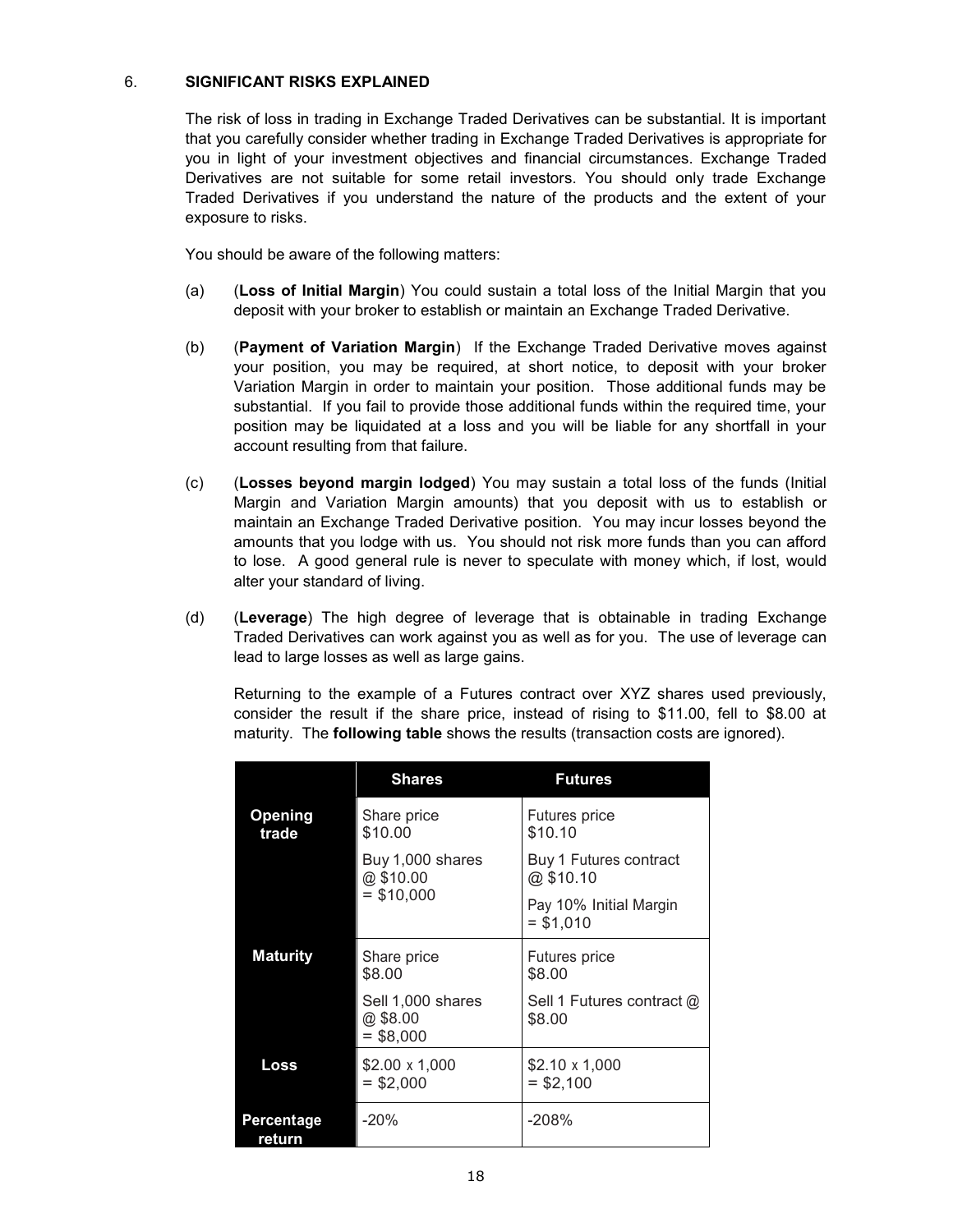Leverage has served to multiply the loss suffered in percentage terms.

- (e) (**Liquidity**) Under certain market conditions, it could become difficult or impossible for you to close out a position, and the relationship between the prices of the Exchange Traded Derivative and the underlying market may be distorted or affected. Examples of when this may happen are:
	- (i) if there is a significant change in the price of the underlying commodity, instrument or security over a short period of time;
	- (ii) if there are insufficient willing buyers and sellers in either the Exchange Traded Derivative market or the underlying market;
	- (iii) if the Exchange Traded Derivative market is suspended or disrupted for any reason.

Similarly, events such as these in relation to the market for the underlying asset may make it difficult for you to hedge or maintain your exposure under an Exchange Traded Derivative.

- (f) (**Deliverable contracts and physical delivery**) Where you have a position in a deliverable Futures contract and you hold this open position to maturity, you must be prepared to make or take physical delivery of the underlying asset if your position is matched. See section 3.18 for further information on the position regarding open positions at and approaching maturity.
- (g) (**Placing orders in a moving market**) The placing of contingent orders (such as a 'stop-loss' order)<sup>5</sup> may not always limit your losses to the amounts that you may want. Market conditions may make it impossible to execute such orders. For example, if the price of the underlying asset moves suddenly, your order may not be filled, or may be filled at a different price to that specified by you, and you may suffer losses as a result.
- (h) (**Strategies**) A "spread" position (which involves the simultaneous purchase and sale of Exchange Traded Derivatives is not necessarily less risky than a simple "Long" or "Short" position.<sup>6</sup>
- (i) (**Options risk profile**) If you propose to trade in Futures options, the maximum loss in buying an option is the premium paid, but the risks in selling an option are essentially unlimited.
- (j) (**System failures**) You may experience losses due to Relevant Exchange or Clearing House system failures which may affect systems used by participants. Participant systems may also fail which means your trades may not be executed.
- (k) (**Market emergencies**) You may incur losses that are caused by matters outside the broker's control. For example, a regulatory authority exercising its powers during a market emergency may result in losses. A regulatory authority can, in extreme situations, suspend trading or alter the price at which a position is settled. This could also result in a loss.

<sup>&</sup>lt;sup>5</sup> Is an order that becomes a market order (and hence executed) when the derivatives market reaches the designated price.

<sup>6</sup> A spread is the holding of bought Futures contract for one delivery month and a sold Futures contract for another delivery month in the same contract.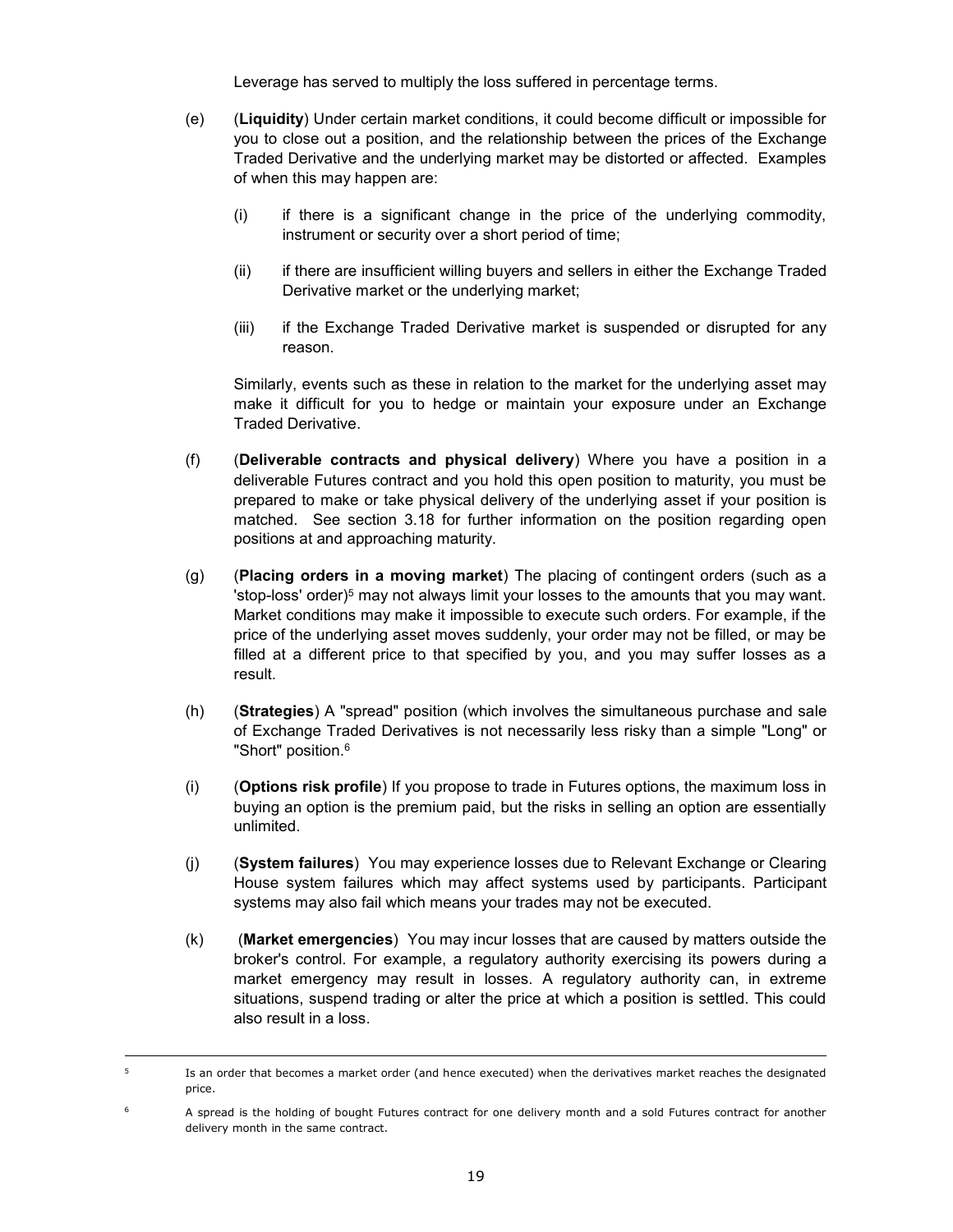- (l) (**Market disruption**) A market disruption may mean that you are unable to deal in an Exchange Traded Derivative when desired, and you may suffer a loss as a result. Common examples of disruption include the "crash" of the exchange electronic trading system, fire or other exchange or Clearing House emergency.
- (m) (**Discretionary powers of Exchange and Clearing House**) The Relevant Exchange or Clearing House could exercise discretionary powers under their operating rules in relation to the market. They have powers to declare an undesirable situation has developed in a particular Exchange Traded Derivative and suspend trading.
- (n) (**Disputes and trade cancellations**) When a trade is subject to dispute, the Relevant Exchange may have powers to request that participants amend or cancel a trade, which will in turn result in the Exchange Traded Derivative with the investor being amended or cancelled. Exchanges may also exercise discretionary powers to cancel transactions under their operating rules. These actions can affect your Exchange Traded Derivative positions.

# *In additional to the above, if you intend to deal in Exchange Traded Derivatives on any foreign Relevant Exchanges, you should also be aware of the following matters:*

- (o) (**Differing exchange rules**) You should be aware that when we place an order for you on any overseas Relevant Exchange, or clear a trade for you at an overseas clearing house, that trade will be subject to that exchange's or clearing house's rules. These rules may differ significantly from the rules of Australian exchanges or clearing houses.
- (p) **(Australian regulators may not have any jurisdiction)** Neither the Australian Securities and Investments Commission nor Australian exchanges regulate activities of oversea Relevant Exchanges, nor do they have the power to compel enforcement of the operating rules of an overseas Relevant Exchange or any applicable foreign laws. Generally, the foreign transaction will be governed by applicable foreign law. This is true even if the Relevant Exchange is formally linked with an exchange in Australia.
- (q) **(Foreign exchange movements)** If you trade on a foreign Relevant Exchange, the Exchange Traded Derivatives will be denominated in foreign currencies (i.e. non-AUD) and you will be subject to market and volatility risk of the foreign exchange market. Foreign exchange markets can be highly volatile and are subject to many influences including unforeseen events or changes in political, economic and financial conditions which may result in rapid currency fluctuations leading to substantial losses. These losses may be in addition to any losses on the Exchange Traded Derivative itself.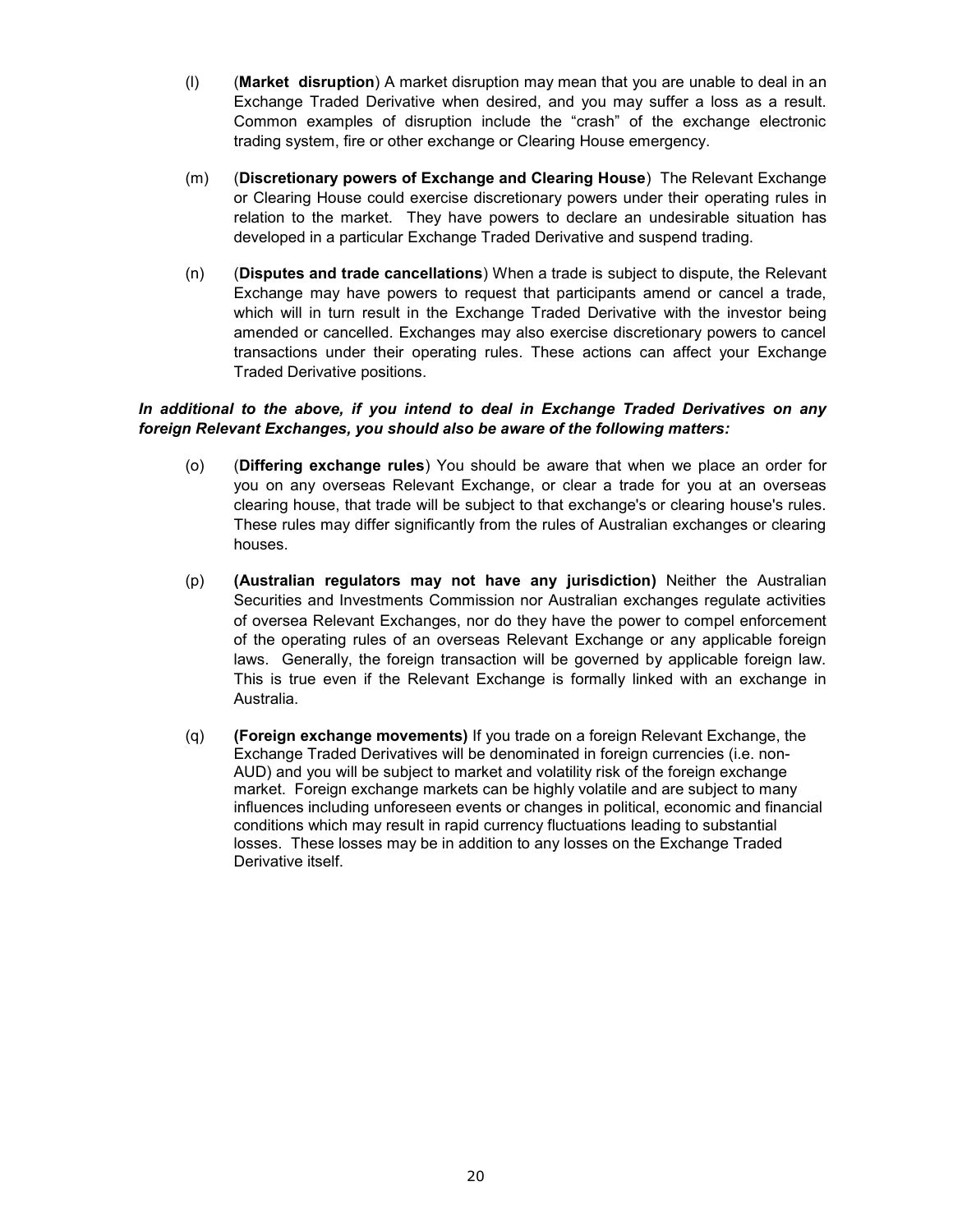## 7. **FEES AND CHARGES**

The following is a summary of the fees and charges associated with trading in Exchange Traded Derivatives.

The fees and charges differ depending on the Relevant Exchange and Clearing House concerned. We set out below references to various links on our website which provide more detailed information on these fees and charges.

# 7.1 **Commissions**

We charge commission, at set flat rates, for the execution and close out of Exchange Traded Derivatives.

See https://www.interactivebrokers.com.au/en/index.php?f=commission&p=futures for further information in relation to Futures commissions.

# 7.2 **Referral mark ups and billings**

Advisers and/or brokers may charge their clients for services rendered either through automatic billing, electronic invoice or direct billing. Your advisor/broker determines the referral mark-up at the time of the registration, and this mark-up can be modified from time to time. At the time of your Account registration, you will be given a notice with the details of your referrer as well as the details of any mark ups charged. The available billing methods including caps and limitations are described at the IB website at www.interactivebrokers.com.

# 7.3 **Interest**

If you have a debit balance on your Account after all fees and costs have been deducted (in other words, you owe money to meet the margin requirement and other amounts) you must pay interest on the debit balance. Interest is calculated daily based on your positions, margin requirement and balances on your daily statement for that date. Interest is usually posted once a month on your Account. This generally occurs within five business days following the end of the month.

See https://www.interactivebrokers.com/en/index.php?f=interest&p=schedule2 for further information and examples.

# 7.4 **Administrative fees and charges**

IB charges certain administrative fees for matters such as order cancellation and modifications, trade busts (cancellations) and adjustments, prime broker take-ups, deposits and withdrawals, exercise and assignments, American Depository Receipts ("ADRs") and fees for bounced checks, stop payments etc). The list of administrative fees and charges is available on the IB website at https://www.interactivebrokers.com/en/index.php?f=1580.

#### 7.5 **Taxes**

Transaction taxes, such as value added taxes may apply in some jurisdictions. The taxation implications of trading in Exchange Traded Derivatives will depend on your particular circumstances and it is recommended that you obtain your own independent taxation advice. See section 9 for more details regarding taxation implications.

# 7.6 **Market data, fundamentals and news**

If you access market data, fundamentals or news through IB, there may be a cost to you to subscribe for this information.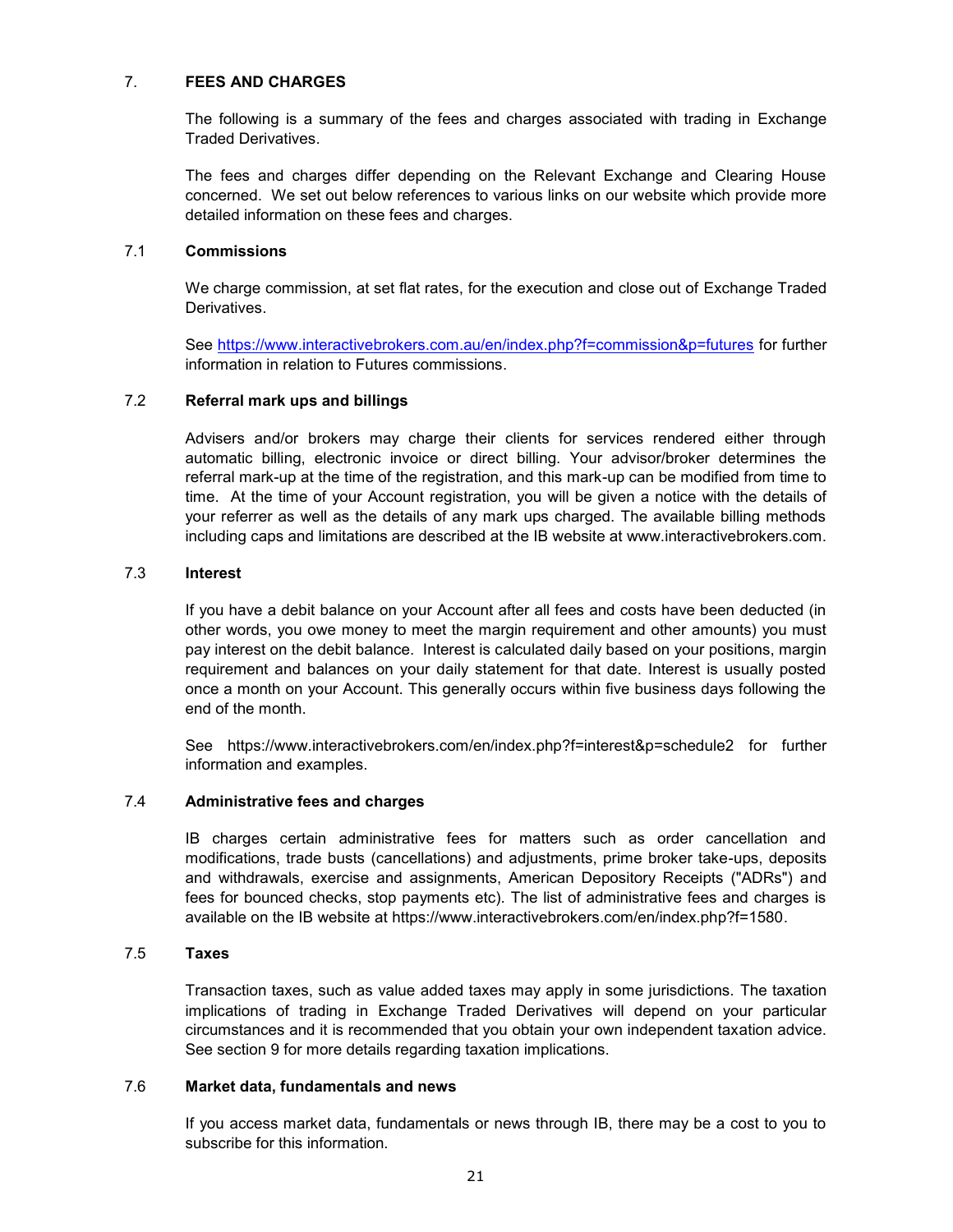See [https://www.interactivebrokers.com.au/en/index.php?f=marketData&p=overview](http://#) for further information on the costs of accessing such data through IB.

## 8. **DISPUTE RESOLUTION**

If you have any concerns or comments about the financial service or financial products provided to you, you should send your complaint in writing to:

Legal & Compliance Department Interactive Brokers LLC One Pickwick Plaza Greenwich, CT 06830

If you have not received a satisfactory response or 45 days have elapsed you may refer the matter to the Financial Ombudsman Service (**FOS**). IB is a member of FOS. FOS can be contacted on 1300 08 08 or GPO Box 3, Melbourne, Victoria, 3001. This service is provided to you free of charge.

If you require further information on how we handle complaints, please visit our website www.interactivebrokers.com or refer to our Financial Services Guide.

# 9. **TAXATION IMPLICATIONS**

It is important to note that a client's tax position when trading Exchange Traded Derivatives will depend on their individual circumstances. The taxation consequences of dealing in Exchange Traded Derivatives depend upon whether the taxpayer trades in derivatives, is merely speculating in derivatives or is using derivatives to hedge against a particular exposure. Care must be taken, as a particular derivative transaction may have elements of more than one of the categories of trading, speculating or hedging or there may be other considerations which are relevant in determining the taxation consequences of dealing in a particular derivatives contract. Relevant factors include the purpose of the taxpayer in entering into the derivative contract transaction, whether the taxpayer is involved in business or commerce, the taxpayer's overall activities and the place the particular futures contract has in relation to those activities and the economic nature of the transactions.

Please note that IB does not provide taxation advice and that investors must consult their own taxation adviser in relation to the tax consequences of trading in Exchange Traded Derivatives.

#### 10. **COOLING-OFF ARRANGEMENTS**

There are no cooling-off arrangements for Exchange Traded Derivatives.

#### 11. **ACCOUNT OPENING**

#### 11.1 **Required Minimums**

Required balance, activity and commission minimums for retail and introducing broker accounts and for customers using a dedicated line FIX connection are as set out on the IB website at [www.interactivebrokers.com.](http://#)

The following minimums are required to open an account: